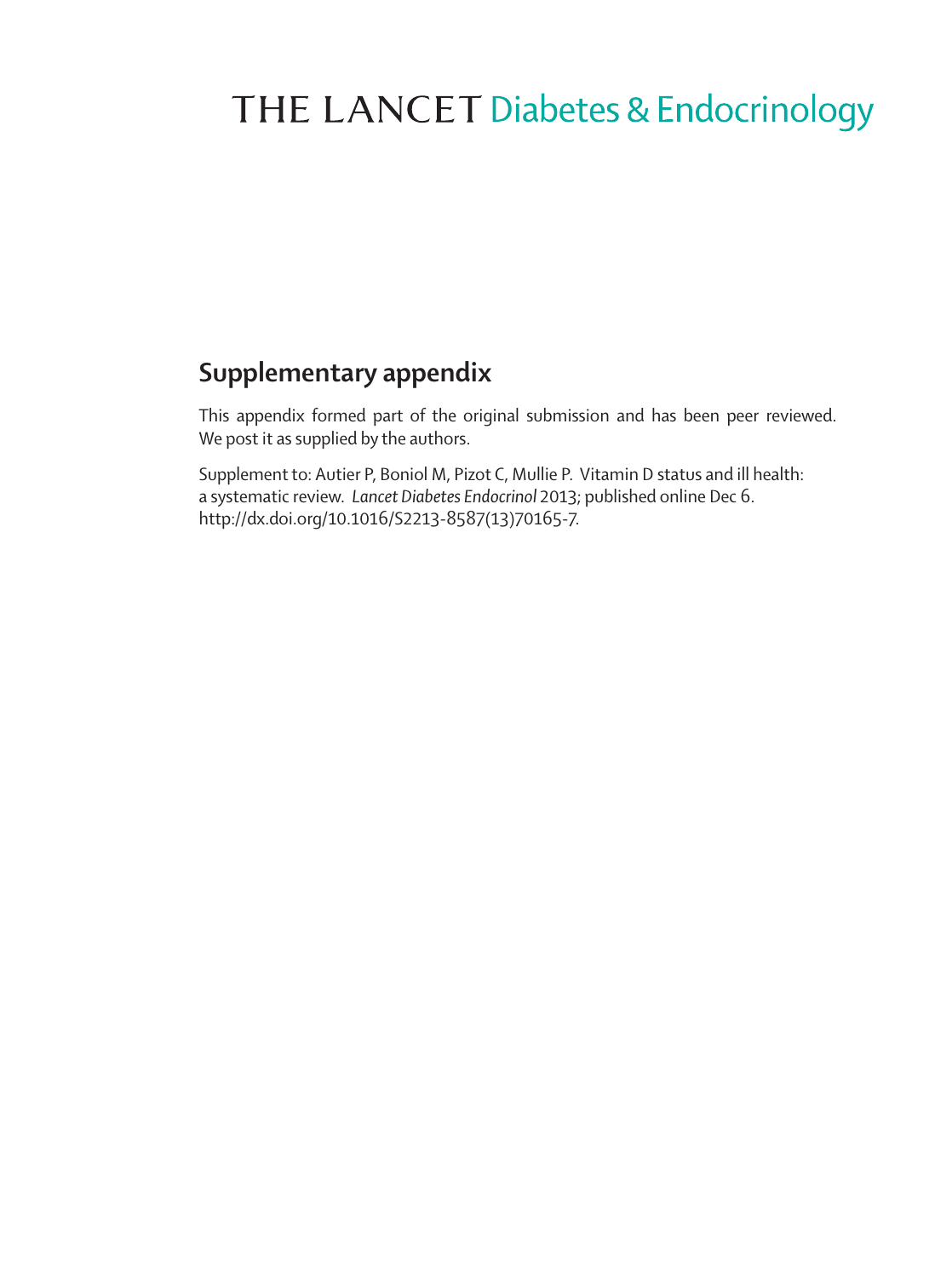# **Supplementary materials to the article: Vitamin D status and ill health: A systematic review**

by Philippe Autier, Mathieu Boniol, Cécile Pizot and Patrick Mullie - International Prevention Research Institute (iPRI), 95 cours Lafayette, 69006 Lyon, France - [philippe.autier@i-pri.org](mailto:philippe.autier@i-pri.org)

**Webappendix 1** (page 2): Factors associated with low vitamin D status as estimated by serum concentrations of 25 hydroxyvitamin D.

**Webappendix 2** (page 3): Revised calculation of the Nebraska randomised trial on vitamin D supplementation and cancer risk (Lappe et al, 2007).

**Webappendix 3** (pages 4-5): Summary of randomised controlled trials on vitamin D supplementation and glucose metabolism endpoints.

**Webappendix 4** (pages 6-7): Meta-analysis of randomised controlled trials on vitamin D supplementation and glycohaemoglobin concentration (HbA1c) in subjects 18 years of age or more.

**Webappendix 5** (pages 8-18): References of articles in Tables in the text and Tables in supplementary materials.

**Webappendix 6** (page 19): Selected articles that were excluded, with reason

**Webappendix 7** (pages 20-24): Details of RCTs on vitamin D supplementation on selected conditions not included in meta-analyses.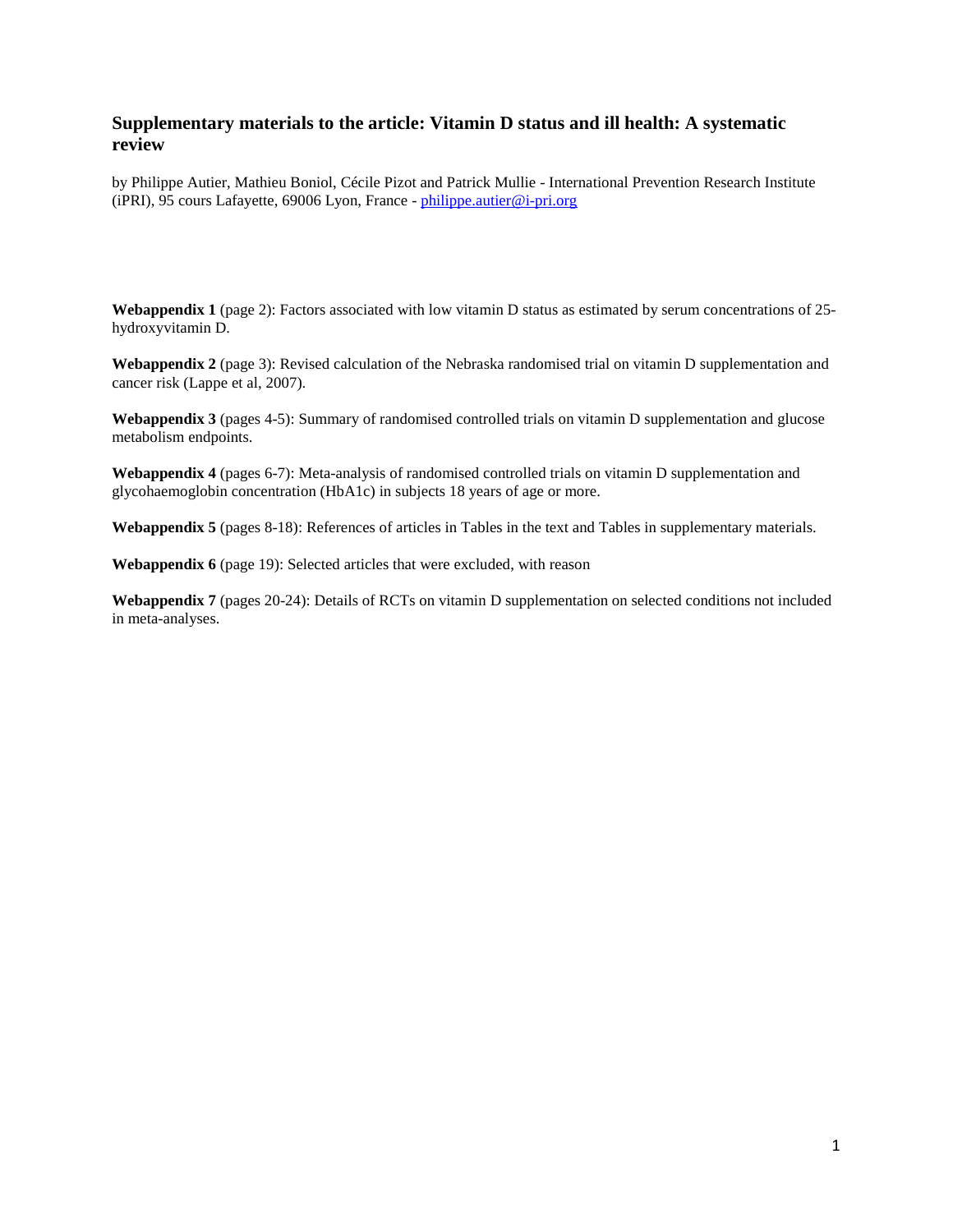# **Webappendix 1: Factors associated with low vitamin D status as estimated by serum concentrations of 25-hydroxyvitamin D**

(the list includes best documented factors and is not exhaustive)

 $Age > 65.0 \text{ year*}$ Female gender Pregnancy High adiposity\* Physically inactive\* Absence of outdoor activities\* Smoking\* No sunbed use No recent holidays in sunny areas Being veiled, heavy dressed Winter season Diet poor in vitamin D Not taking vitamin D supplements Pigmented skin Institutionalized\* High latitude Acute disease involving marked inflammation, e.g., acute pancreatitis Presence of chronic diseases (e.g., kidney diseases, diabetes) \* Presence of chronic inflammatory condition\*, Congestive heart failure, colitis, periodontitis, tuberculosis High concentrations of serum makers of inflammation (eg, CRP, TNF- $\alpha$ ) History of fracture after 50 years old Digestive malabsorption (eg, fat malabsorption) Nutritional patterns Variable or poor appetite Irregular meal pattern Leaving food on the plate Having oily fish less than once per month Having no natural teeth General health and functioning Having poor general health\* Frailty\* Disability\* Taking five or more medicines per day Not having social activities each week Unable to go shopping without help Unable to climb stairs without help Feeling sad some of the time in the past month, depression Cognitive disorders, dementia\* Low income

\*Condition often associated with low grade or with marked inflammation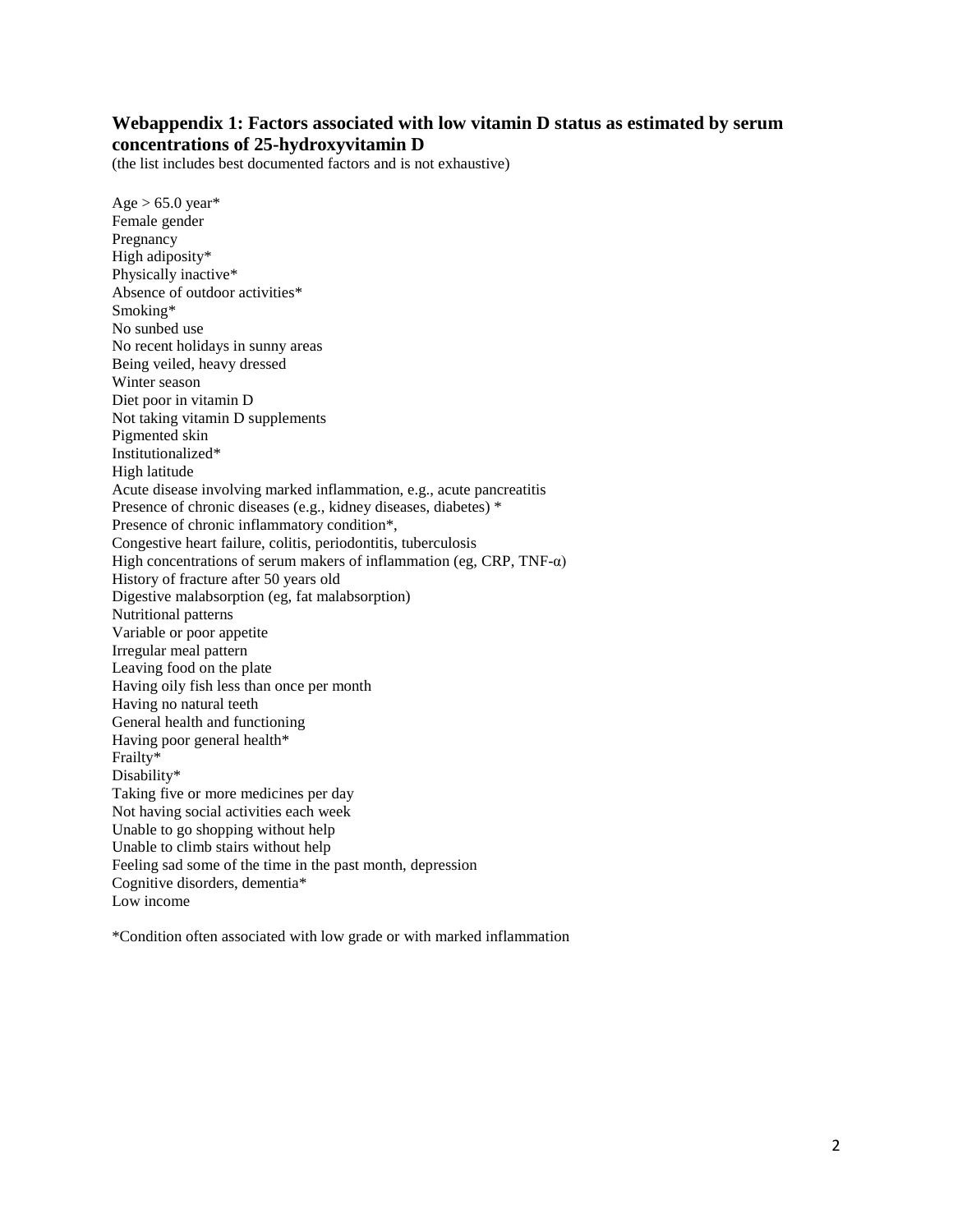# **Webappendix 2: Revised calculation of the Nebraska randomised trial on vitamin D supplementation and cancer risk (Lappe et al, 2007).**

A three-group randomised placebo controlled trial of vitamin D and calcium was conducted in Nebraska, USA, in 1,179 community-dwelling women aged 55 and over.<sup>1</sup> The primary endpoint was fracture incidence. Women were randomly assigned to receive each day 1.5 g supplemental elementary calcium alone (Ca-only), supplemental calcium plus 27.5 μg vitamin D3 (Ca + D), or placebo. The trial found a much reduced risk of cancer among women received vitamin D only supplementation (row (1) of the table). However, flaws in the design and conduct of this trial have been published.<sup>2-5</sup> Moreover, The statistical analysis of this trial reported in the published article (row  $(1)$ ) of the table) was not correct because authors compared the CA+D group to the placebo group, without considering that for evaluating the influence of vitamin D supplementation, the Ca-only group had to be merged with the placebo group.

Using data reported in the published article (1), we performed an intent-to-treat analysis we performed from (row (2) of the table) and obtained a statistically non-significant relative risk of cancer.<sup>1</sup>

| <b>Risk for all cancers</b>                                                                   | No. Women                      |     | <b>No. Cancers</b>  |         |                                       |               |
|-----------------------------------------------------------------------------------------------|--------------------------------|-----|---------------------|---------|---------------------------------------|---------------|
| <b>Intervention</b>                                                                           | <b>Intervention</b><br>Control |     | <b>Intervention</b> | Control | <b>RR</b> intervention<br>vs. control | 95% CI        |
| $(1)$ Vitamin D + Ca vs<br>placebo (ignoring 445<br>women and 17 cancers in<br>Ca only group) | 446                            | 288 | 13                  | 20      | 0.40                                  | $0.20 - 0.82$ |
| (2) Vitamin D supplements<br>vs. Ca or placebo                                                | 446                            | 733 | 13                  | 37      | 0.59                                  | $0.32 - 1.10$ |

#### **References**

1- Lappe JM, Travers-Gustafson D, Davies KM, et al. Vitamin D and calcium supplementation reduces cancer risk: results of a randomized trial. *Am J Clin Nutr* 2007;**85**:1586–91.

2 - Sood MM, Sood AR. Dietary vitamin D and decreases in cancer rates: Canada as the national experiment. *Am J Clin Nutr* 2007;**86**:1549.

3 - Ojha RP, Felini MJ, Fischbach LA. Vitamin D for cancer prevention: valid assertion or premature anointment? *Am J Clin Nutr* 2007;**86**:1804–5.

4- Bolland MJ, Reid IR. Calcium supplementation and cancer incidence. Am J Clin Nutr 2008;**87**:792–3.

5 - Schabas R. Artifact in the control group undermines the conclusions of a vitamin D and cancer study. *Am J Clin Nutr* 2008;**87**:792.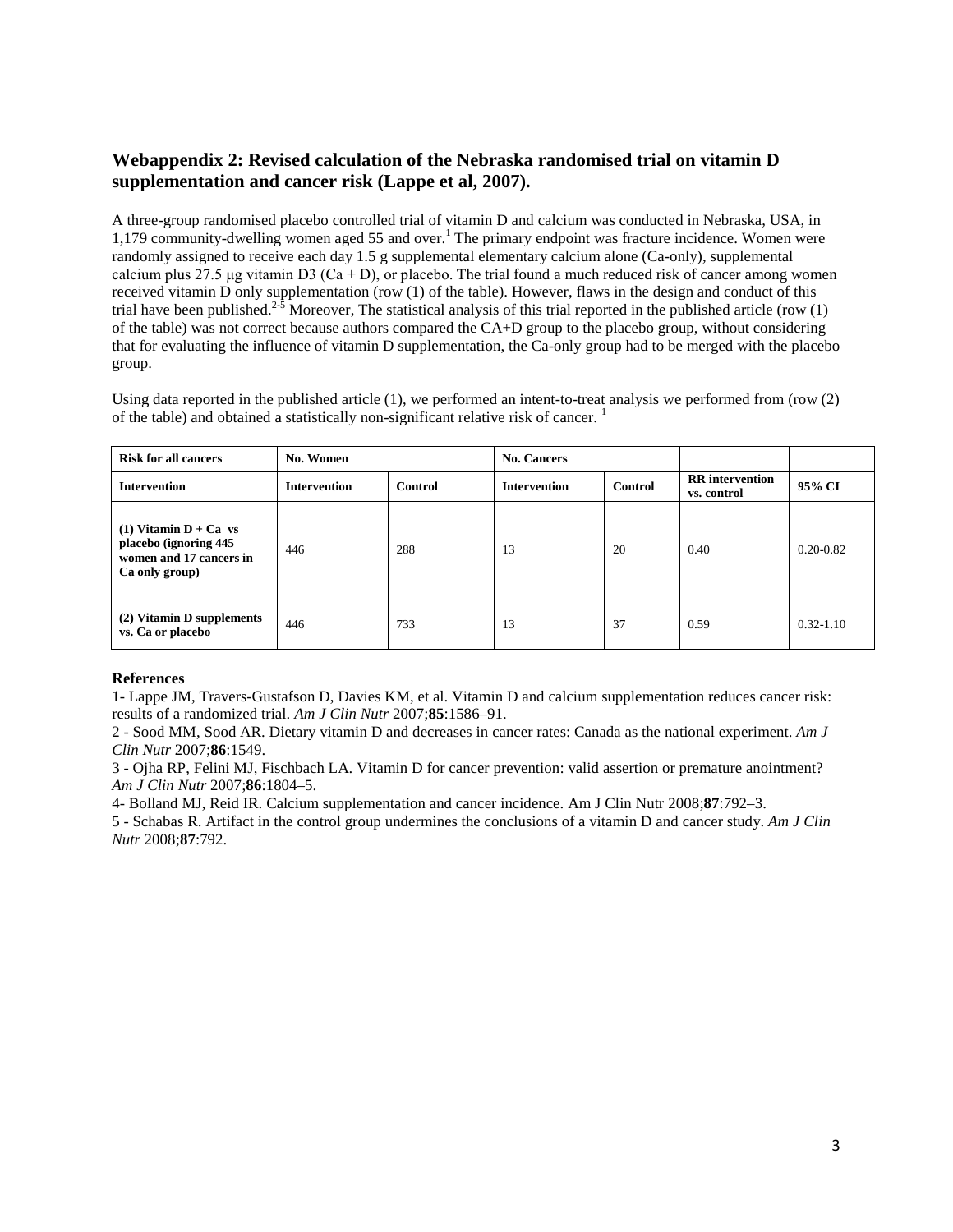| <b>Year of</b>       |             |                | No.             | Ref.                     |             | Type of                 | Dose<br>(µg   | <b>Duration</b>                                     | baseline<br>25(OH)     | 25(OH)<br>D                           | Calcium      | Endpoint <sup>e</sup> |             |                 |             |             |                 |  |  |
|----------------------|-------------|----------------|-----------------|--------------------------|-------------|-------------------------|---------------|-----------------------------------------------------|------------------------|---------------------------------------|--------------|-----------------------|-------------|-----------------|-------------|-------------|-----------------|--|--|
| <b>First author</b>  | publication |                | <b>Subjects</b> | subjects<br>$\mathbf{h}$ | per<br>day) | (month)                 | D<br>(nmol/L) | during<br>supple-<br>trial<br>mentation<br>(nmol/L) |                        | <b>Newly</b><br>diagnosed<br>diabetes | <b>Hb1AC</b> | <b>FPG</b>            | <b>OGTT</b> | SI <sup>g</sup> | <b>FPI</b>  | <b>FPC</b>  | <b>HOMA</b>     |  |  |
| <b>Nilas</b>         | 1984        | 34             | 128             | $\rm ND$                 | 50          | 24                      | NR            | $\rm NR$                                            | no                     |                                       |              | $\mathbf Y$           |             |                 |             |             |                 |  |  |
| Pittas               | 2007        | 19             | 222             | ND/NGT                   | 17.5        | 36                      | 74.0          | 103.5                                               | yes                    |                                       |              | $\mathbf Y$           |             |                 |             |             | $\mathbf Y$     |  |  |
| Pittas               | 2007        | 19             | 92              | ND/IGT                   | 17.5        | 36                      | 74.0          | 103.5                                               | yes                    |                                       |              | $Y^{**}$              |             |                 |             |             | ${\cal Y}^{**}$ |  |  |
| de Boer <sup>a</sup> | 2008        | 23             | 33951           | ND                       | 10          | 84                      | 49.1 $d$      | 53.5 $d$                                            | yes                    | $\mathbf Y$                           |              | Y                     |             |                 |             |             |                 |  |  |
| <b>Nagpal</b>        | 2008        | 39             | 71              | <b>ND</b>                | 214         | 1.5                     | 36.0          | 70.5                                                | $\mathbf{n}\mathbf{o}$ |                                       |              |                       |             |                 |             |             | $\mathbf Y$     |  |  |
| Sugden               | 2008        | $\overline{2}$ | 64              | D                        | 45          | $\overline{2}$          | 39.7          | 62.4                                                | $\mathbf{n}\mathbf{o}$ |                                       | $\mathbf Y$  |                       |             |                 |             |             | $\mathbf Y$     |  |  |
| Avenell              | 2009        | 24             | 5292            | <b>ND</b>                | 20          | 43                      | NR            | <b>NR</b>                                           | yes                    | $\mathbf Y$                           |              |                       |             |                 |             |             |                 |  |  |
| Jorde                | 2009        | 25             | 32              | D                        | 107         | 6                       | 63.6          | 116.6                                               | no                     |                                       | Y            | $\mathbf Y$           |             |                 | Y           | $\mathbf Y$ |                 |  |  |
| Zittermann           | 2009        | 26             | 165             | <b>ND</b>                | 83          | 12                      | 29.6          | 84.3                                                | $\mathbf{n}\mathbf{o}$ |                                       | $\mathbf Y$  | $\mathbf Y$           |             |                 |             |             |                 |  |  |
| Jorde                | 2010        | 77             | 288             | ND                       | 71          | 12                      | 56.0          | 100.1                                               | yes                    |                                       | Y            | Y                     | Y           |                 |             |             | $\mathbf Y$     |  |  |
| Jorde                | 2010        | 77             | 299             | ND                       | 143         | 12                      | 57.9          | 134.1                                               | yes                    |                                       | $\mathbf Y$  | Y                     | Y           |                 |             |             | Y               |  |  |
| Parekh               | 2010        | 27             | 28              | D                        | 268         | $\mathbf{1}$            | 36.7          | 102.5                                               | $\mathbf{n}\mathbf{o}$ |                                       | $\mathbf Y$  | Y                     | Y           |                 | Y           |             | $\mathbf Y$     |  |  |
| Patel                | 2010        | 15             | 24              | D                        | 20          | 4                       | 38.5          | 67.5                                                | no                     |                                       | $\mathbf Y$  | Y                     |             | Y               | Y           |             |                 |  |  |
| <b>Von Hurst</b>     | 2010        | 35             | 81              | <b>ND</b>                | <b>100</b>  | 6                       | 20.7          | 78.9                                                | $\mathbf{n}\mathbf{o}$ |                                       |              | $\mathbf{Y}^*$        |             |                 | Y           | $\mathbf Y$ | $Y^{**}$        |  |  |
| Witham               | 2010        | 28             | 40              | D                        | 22          | 4                       | 40.4          | 58.2                                                | no                     |                                       | $\mathbf Y$  |                       |             |                 |             |             | Y               |  |  |
| Witham               | 2010        | 28             | 37              | D                        | 45          | $\overline{\mathbf{4}}$ | 47.3          | 74.9                                                | $\mathbf{n}\mathbf{o}$ |                                       | $\mathbf Y$  |                       |             |                 |             |             | $\mathbf Y$     |  |  |
| Bock                 | 2011        | 36             | 59              | <b>ND</b>                | 120         | 3                       | 62.9          | 135.6                                               | no                     |                                       |              | Y                     |             |                 | Y           | $\mathbf Y$ |                 |  |  |
| <b>Grimnes</b>       | 2011        | 16             | 94              | <b>ND</b>                | 140         | 6                       | 41.6          | 140.7                                               | no                     |                                       | $\mathbf Y$  | Y                     |             | $\mathbf Y$     | $\mathbf Y$ |             | $\mathbf Y$     |  |  |
| Kota                 | 2011        | 30             | 30              | D                        | 220         | 3                       | 31.6          | 62.6                                                | $\mathbf{n}\mathbf{o}$ |                                       | $\mathbf Y$  | Y                     |             |                 |             |             |                 |  |  |
| Mitri                | 2011        | 29             | 47              | D                        | 50          | 4                       | 65.3          | 80.9                                                | yes                    |                                       | Y            | Y                     | $\mathbf Y$ | Y               | $\mathbf Y$ |             |                 |  |  |
| Ardabili             | 2012        | 37             | 50              | <b>ND</b>                | 60          | $\boldsymbol{2}$        | 17.0          | 57.7                                                | no                     |                                       |              | $\mathbf Y$           |             |                 | Y           |             | $\mathbf Y$     |  |  |
| Wood                 | 2012        | 14             | 175             | <b>ND</b>                | 10          | 12                      | 32.8          | 63.8                                                | no                     |                                       |              | Y                     |             |                 | Y           |             | Y               |  |  |
| Wood                 | 2012        | 14             | 182             | ND                       | 25          | 12                      | 32.3          | 74.7                                                | no                     |                                       |              | Y                     |             |                 | Y           |             | $\mathbf Y$     |  |  |
| Carrillo             | 2012        | 38             | 23              | ND                       | 100         | 3                       | 51.3          | 82.3                                                | yes                    |                                       |              | Y                     | Y           |                 | Y           |             | $\mathbf Y$     |  |  |

# **Webappendix 3: Summary of randomised controlled trials on vitamin D supplementation and glucose metabolism endpoints.**\*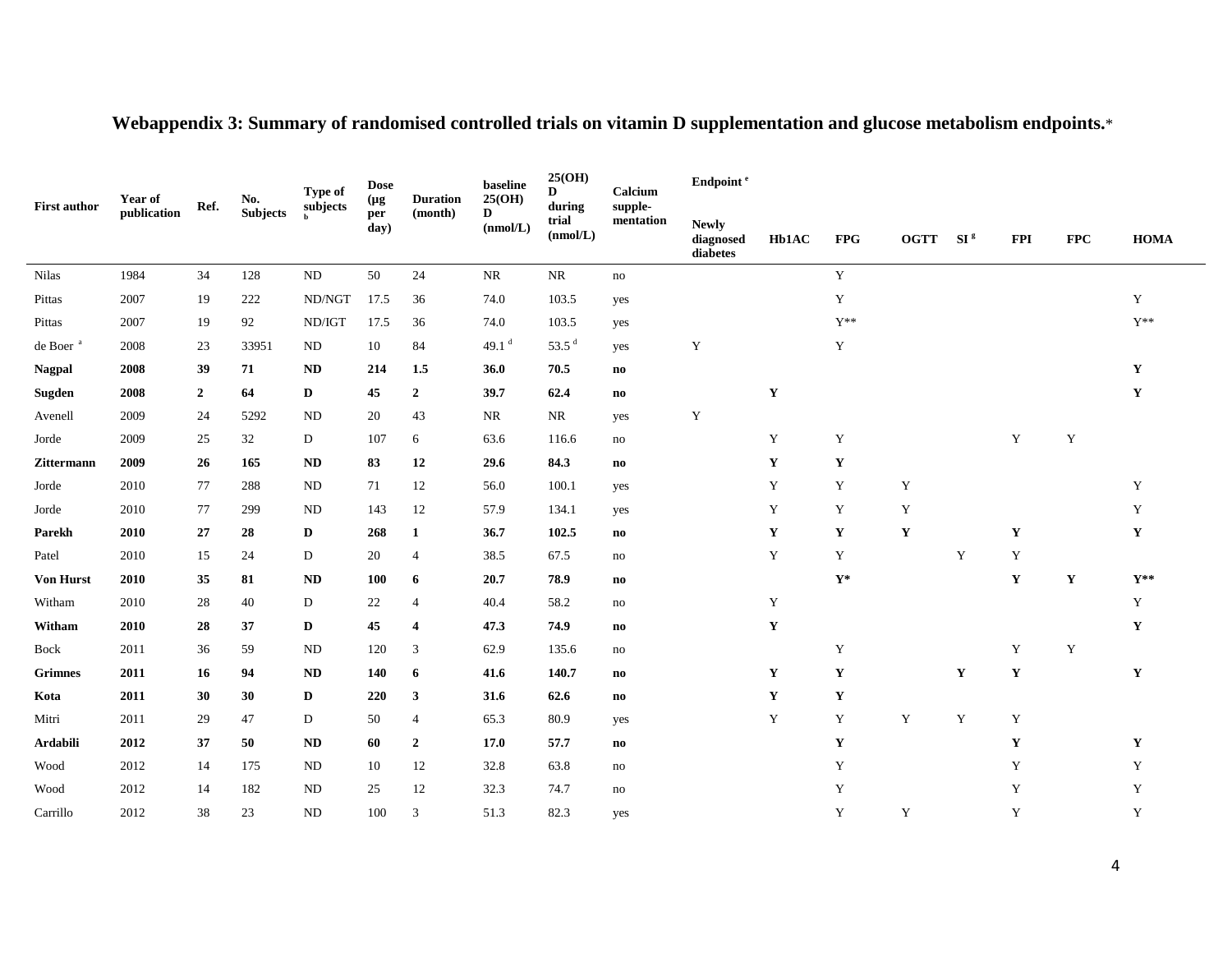| Davidson                     | 2012 | 33 | 109 | ND | 317 <sup>c</sup> | 12             | 54.2        | 172.6 | no                     |   | $\mathbf{v}$ f | $\mathbf{v}$ |   |   |    |   | $\mathbf{v}$   |
|------------------------------|------|----|-----|----|------------------|----------------|-------------|-------|------------------------|---|----------------|--------------|---|---|----|---|----------------|
| <b>Harris</b>                | 2012 | 32 | 89  | ND | 100              | 3              | <b>39.0</b> | 78.4  | yes                    |   |                |              |   |   |    | Y |                |
| Longenecker                  | 2012 | 4  | 45  | ND | 100              | 3              | 22.2        | 34.5  | $\mathbf{n}\mathbf{o}$ |   |                |              |   |   |    |   |                |
| Mozaffari-<br>Khosravi       | 2012 | 31 | 45  | D  | 85               | 3              | 24.0        | 61.2  | no                     |   |                | $\mathbf{v}$ |   |   |    |   | $Y^{\ast\ast}$ |
| Heshmat                      | 2012 | 79 | 42  | D  | 81               | 3              | 115.6       | 170.8 | no                     |   |                | $\mathbf{v}$ |   |   |    |   | $\mathbf{v}$   |
| Simha                        | 2012 | 80 | 12  | ND | 178              | $\overline{2}$ | 32.8        | 46.3  | no                     |   |                |              |   | Y |    |   |                |
| Yiu                          | 2013 | 8  | 100 | D  | 125              | 3              | 54.0        | 144.4 | no                     |   |                | $\mathbf v$  |   |   |    |   |                |
| No RCTs<br>with<br>endpoint: |      |    |     |    |                  |                |             |       |                        | 2 | 16             | 25           | 6 | 6 | 13 | 4 | 19             |

\* RCTs that included subjects with mean 25(OH)D <49 nmol/L and a supplementation of at least 50 µg per day are in bold.

FPC: fasting plasma c-peptide concentration; FPG: fasting plasma glucose concentration; FPI: fasting plasma insulin concentration; Hb1Ac: glycated haemoglobin; HOMA-IR: homeostasis model of assessment - insulin resistance.

NR: not reported; OGTT: oral glucose tolerance test; RCT: randomised trial; SI: sensitivity to insulin; 25(OH)D: serum 25-hydroxyvitamin D concentration.<br>
<sup>a</sup> Women's Health Initiative (WHI) trial<br>
<sup>b</sup> D: subjects with dia

<sup>c</sup> Mean daily dose because doses were individually adapted in order to achieve 25(OH)D levels of 160-222 nmol/L.<br><sup>d</sup> According to Autier et al, *J Clin Endo Metab* 2012; 97(8):2606–13.<br><sup>e</sup> Y means that the endpoint was e the statistical significance of this small difference.

 $g$  Usually the glucose disposal rate (GDR).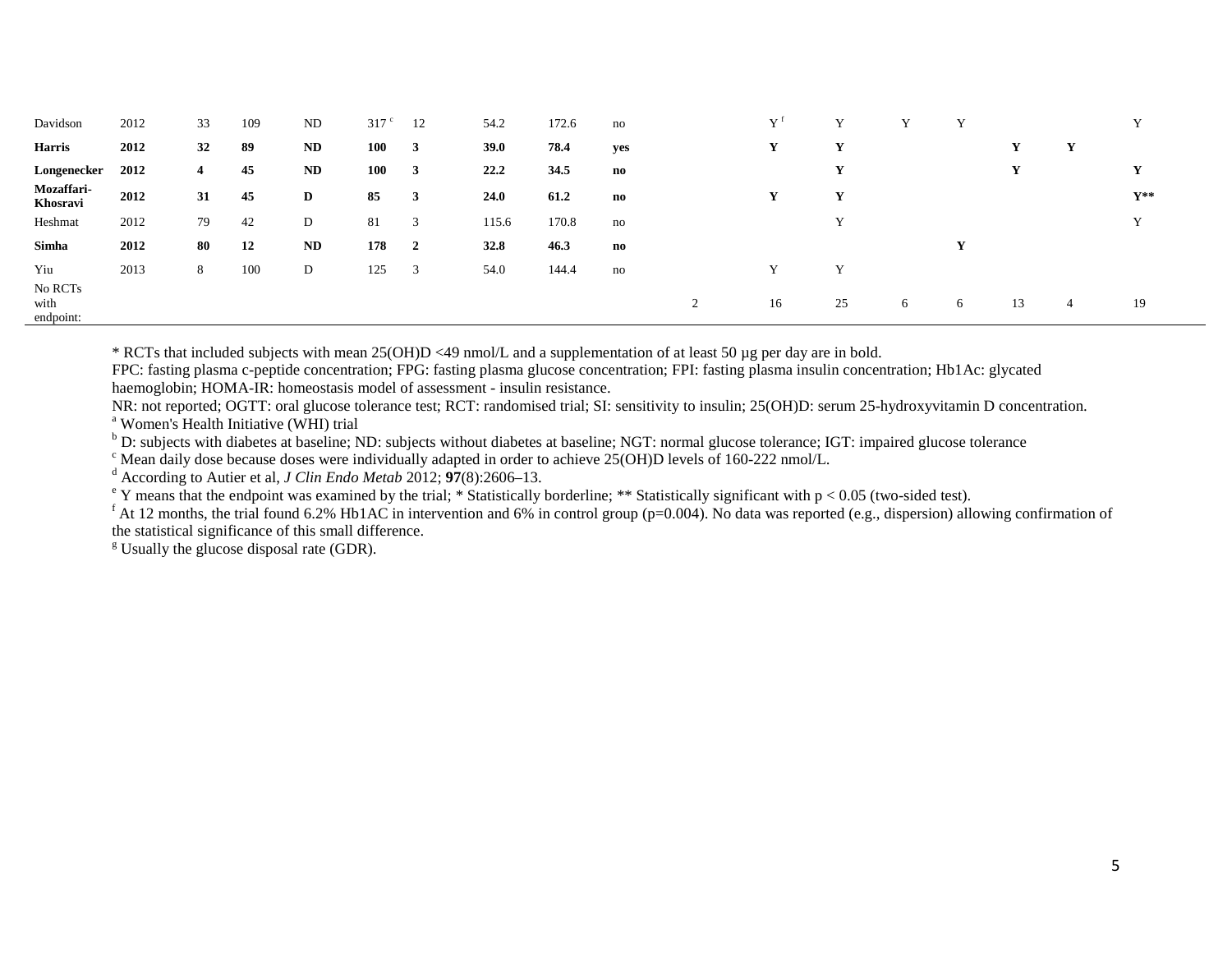# **Webappendix 4: Meta-analysis of randomised controlled trials on vitamin D supplementation and glycohaemoglobin concentration (HbA1c) in subjects 18 years of age or more**

Two methods were used to evaluate the impact of vitamin D supplementation on proportions of blood hemoglobin (Hb) that is glycated (i.e. % of HbA1c in all Hb). The first method was a comparison of changes in %HbA1c, intervention vs. control group. The second method was based on the difference in changes in %HbA1c between the intervention and control group.

For both methods, proportions of HbA1c were abstracted from the 16 intervention groups reported by 14 published trials retrieved by our literature searches (Webappendix 3). For each trial, we extracted for the intervention and control groups the %HbA1c at baseline and at trial end, as well as the difference (% at en minus % at baseline) with the corresponding standard deviation. We also extracted numbers of subjects, the diabetic status of subjects (ie, diabetic or non diabetic at baseline), the dose of vitamin D supplement and the duration of trial.

Some trials reported standard errors (SE). In this case, we computed standard deviations (SD) using the formula:  $SD = SE * \sqrt{N}$ , with N the number of subjects. Three trials did not report dispersion parameters for differences between baseline and trial end, we assigned to them the mean of standard deviations available for other trials (references 28,30,33 in the table 5 of the webappendix 5).

In both methods, a meta-analysis was performed using a random effect model.<sup>[1](#page-6-0)</sup> Heterogeneity across studies was evaluated by the I² statistics, which represents the percentage of total variation across studies that is attributable to heterogeneity rather than to chance.<sup>[2](#page-6-1)</sup> Sensitivity analyses were carried out to evaluate the influence of each study on the overall estimate from the meta-analysis. Subgroup analyses examined whether the vitamin D dose (less than or equal and greater than the median  $92.5 \mu g/day$ , the trial duration (less than or equal and greater than the median of 4 months) and the diabetic status of subjects at baseline influenced results. All statistical analyses were performed with R (version  $2.14.1$ ).

In method 1, a random effect model was applied to the difference in %HbA1c in each group, intervention and placebo.

Summary differences between intervention and control groups were very close. None of the Student t-tests applied on summary differences between intervention and control groups had a p value below 0.05.

| <b>Included trials</b>   | Summary difference in %HbA1c between trial end and baseline | 95% CI,<br>lower<br>bound | 95% CI,<br>upper<br>bound |
|--------------------------|-------------------------------------------------------------|---------------------------|---------------------------|
| All 16                   | $-0.18$                                                     | $-0.65$                   | 0.28                      |
| Dose $\leq$ 92.5µg/day   | 0.03                                                        | $-0.21$                   | 0.28                      |
| Dose $> 92.5 \mu g/day$  | $-0.45$                                                     | $-1.49$                   | 0.59                      |
| Duration $\leq$ 4 months | $-0.28$                                                     | $-1.08$                   | 0.52                      |
| Duration $>$ 4 months    | 0.00                                                        | $-0.30$                   | 0.29                      |
| Diabetic                 | $-0.30$                                                     | $-1.13$                   | 0.53                      |
| Non-diabetic             | $-0.01$                                                     | $-0.29$                   | 0.27                      |

<span id="page-6-0"></span><sup>&</sup>lt;sup>1</sup> van Houwelingen HC, Arends LR, Stijnen T (2002) Advanced methods in meta-analysis: multivariate approach and metaregression. Stat Med 21:589–624.

<span id="page-6-1"></span><sup>&</sup>lt;sup>2</sup> Higgins JP, Thompson SG (2002) Quantifying heterogeneity in a meta-analysis. Stat Med 21:1539–1558.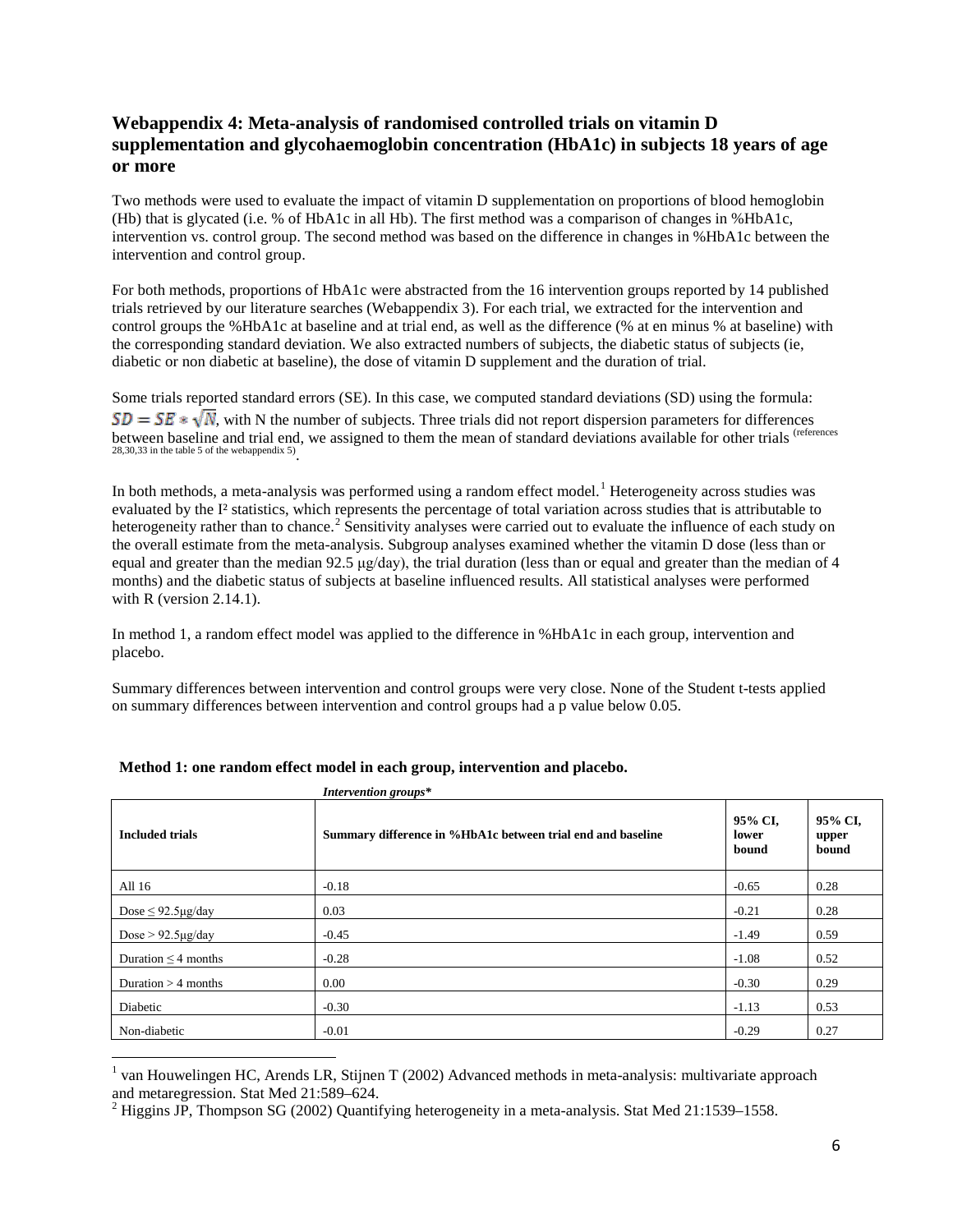|                              | Control groups* |         |      |
|------------------------------|-----------------|---------|------|
| All 16                       | $-0.19$         | $-0.52$ | 0.15 |
| Dose $\leq$ 92.5 $\mu$ g/day | $-0.01$         | $-0.24$ | 0.23 |
| Dose $> 92.5 \mu g/day$      | $-0.37$         | $-1.14$ | 0.40 |
| Duration $\leq$ 4 months     | $-0.31$         | $-0.89$ | 0.27 |
| Duration $>$ 4 months        | $-0.01$         | $-0.29$ | 0.28 |
| Diabetic                     | $-0.33$         | $-0.92$ | 0.26 |
| Non-diabetic                 | 0.00            | $-0.28$ | 0.27 |

\*Paired t-test for comparison between the intervention and control groups: p-value = 0.7902

In method 2, a preliminary investigation consisted in checking the hypothesis of equal baseline %Hb1Ac in the intervention and placebo groups. To this end, we applied a random effect model to differences in baseline %Hb1Ac between intervention and control group. The corresponding variances were computed using the delta method assuming the two variables independent (var  $=$  var(intervention) + var(placebo)). We found no significant difference between baselines values for the 15 trials considered together. We then applied a random effect model on differences between intervention and placebo groups in changes in %HbA1c observed during trials. The corresponding variances were also computed with the delta method. The following Table summarizes results obtained with Method 2.

All results were very close to zero, meaning an absence of impact of vitamin D supplementation on changes in the proportion of blood hemoglobin circulating under the form of Hb1Ac. Of note, there was no heterogeneity in results, meaning that all trials obtained very similar results. The similarity in results and the absence of heterogeneity in results is best illustrated with a Forrest plot (see below).

| <b>Included trials</b>   | Summary difference between intervention and control<br>groups in changes in %HbA1c during trials | 95% CI.<br>lower<br>bound | 95% CI,<br>upper<br>bound | $\mathbf{r}^2$ |
|--------------------------|--------------------------------------------------------------------------------------------------|---------------------------|---------------------------|----------------|
| All 16                   | $-0.01$                                                                                          | $-0.25$                   | 0.23                      | 0              |
| Dose $\leq$ 92.5 ug/day  | 0.04                                                                                             | $-0.30$                   | 0.38                      |                |
| Dose $> 92.5 \mu g/day$  | $-0.08$                                                                                          | $-0.50$                   | 0.34                      | 0              |
| Duration $\leq$ 4 months | $-0.01$                                                                                          | $-0.37$                   | 0.34                      | 0              |
| Duration $>$ 4 months    | 0.00                                                                                             | $-0.42$                   | 0.41                      | 0              |
| Diabetic                 | $-0.02$                                                                                          | $-0.38$                   | 0.35                      |                |
| Non-diabetic             | 0.00                                                                                             | $-0.40$                   | 0.39                      |                |

#### **Method 2: random effect applied to differences between intervention and placebo groups.**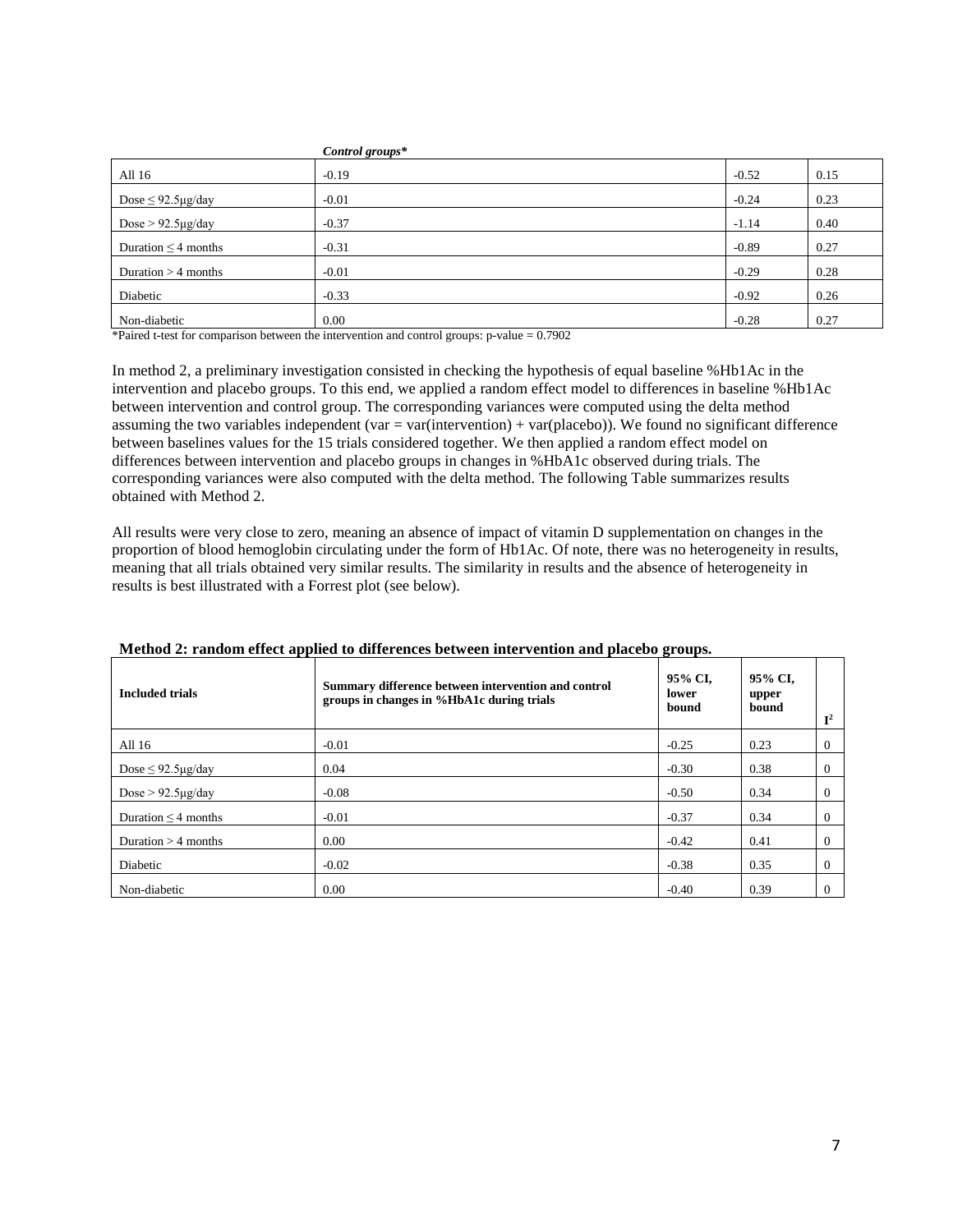# **Webappendix 5: References of articles in Tables in the text and Tables in supplementary materials**

References are listed by order of appearance in the Table.

### **Table 1 - Meta- or pooled analyses of prospective cohort studies**

- 1. Grandi NC, Breitling LP, Brenner H. Vitamin D and cardiovascular disease: systematic review and metaanalysis of prospective studies. *Prev Med* 2010; **51**(3-4):228-33.
- 2. Sun Q, Pan A, Hu FB, Manson JE, Rexrode KM. 25-Hydroxyvitamin D levels and the risk of stroke: a prospective study and meta-analysis. *Stroke* 2012; **43**(6):1470-7.
- 3. Pittas AG, Chung M, Trikalinos T, Mitri J, Brendel M, Patel K, Lichtenstein AH, Lau J, Balk EM. Systematic review: Vitamin D and cardiometabolic outcomes. *Ann Intern Med* 2010; **152**(5):307-14.
- 4. Parker J, Hashmi O, Dutton D, Mavrodaris A, Stranges S, Kandala NB, Clarke A, Franco OH. Levels of vitamin D and cardiometabolic disorders: systematic review and meta-analysis. *Maturitas* 2010; **65**(3):225-36.
- 5. Sokol SI, Tsang P, Aggarwal V, Melamed ML, Srinivas VS. Vitamin D status and risk of cardiovascular events: lessons learned via systematic review and meta-analysis. *Cardiol Rev* 2011; **19**(4):192-201.
- 6. Wang L, Song Y, Manson JE, Pilz S, März W, Michaëlsson K, Lundqvist A, Jassal, SK, Barrett-Connor E, Zhang C, Eaton CB, May HT, Anderson JL, Sesso HD. Circulating 25-hydroxy-vitamin D and risk of cardiovascular disease: a meta-analysis of prospective studies. *Circ Cardiovasc Qual Outcomes* 2012; **5**(6):819- 29.
- 7. Chowdhury R, Stevens S, Ward H, Chowdhury S, Sajjad A, Franco OH. Circulating vitamin D, calcium and risk of cerebrovascular disease: a systematic review and meta-analysis. *Eur J Epidemiol* 2012; **27**(8):581-91.
- 8. Song GG, Bae SC, Lee YH. Association between vitamin D intake and the risk of rheumatoid arthritis: a metaanalysis. *Clin Rheumatol* 2012; **31**(12):1733-9.
- 9. Afzal S, Bojesen SE, Nordestgaard BG. Low 25-Hydroxyvitamin D and Risk of Type 2 Diabetes: A Prospective Cohort Study and Meta-analysis. *Clin Chem* 2013; **59**(2):381-91.
- 10. Khan H, Kunutsor S, Franco OH, Chowdhury R. Vitamin D, type 2 diabetes and other metabolic outcomes: a systematic review and meta-analysis of prospective studies. *Proc Nutr Soc* 2012; **30**:1-9.
- 11. Gandini S, Boniol M, Haukka J, Byrnes G, Cox B, Sneyd MJ, Mullie P, Autier P. Meta-analysis of observational studies of serum 25-hydroxyvitamin D levels and colorectal, breast and prostate cancer. *Int J Cancer* 2011; **128**(6):1414-24.
- 12. Lee DM, Tajar A, O'Neill TW, O'Connor DB, Bartfai G, Boonen S, Bouillon R, Casanueva FF, Finn JD, Forti G, Giwercman A, Han TS, Huhtaniemi IT, Kula K, Lean ME, Punab M, Silman AJ, Vanderschueren D, Wu FC, Pendleton N; EMAS study group. Lower vitamin D levels are associated with depression among communitydwelling European men. *J Psychopharmacol* 2011; **25**(10):1320-8.
- 13. Abnet CC, Chen Y, Chow WH, Gao YT, Helzlsouer KJ, Le Marchand L, McCullough ML, Shikany JM, Virtamo J, Weinstein SJ, Xiang YB, Yu K, Zheng W, Albanes D, Arslan AA, Campbell DS, Campbell PT, Hayes RB, Horst RL, Kolonel LN, Nomura AM, Purdue MP, Snyder K, Shu XO. Circulating 25 hydroxyvitamin D and risk of esophageal and gastric cancer: Cohort Consortium Vitamin D Pooling Project of Rarer Cancers. *Am J Epidemiol* 2010; **172**(1):94-106.
- 14. Zheng W, Danforth KN, Tworoger SS, Goodman MT, Arslan AA, Patel AV, McCullough ML, Weinstein SJ, Kolonel LN, Purdue MP, Shu XO, Snyder K, Steplowski E, Visvanathan K, Yu K, Zeleniuch-Jacquotte A, Gao YT, Hankinson SE, Harvey C, Hayes RB, Henderson BE, Horst RL, Helzlsouer KJ. Circulating 25 hydroxyvitamin D and risk of epithelial ovarian cancer: Cohort Consortium Vitamin D Pooling Project of Rarer Cancers. *Am J Epidemiol* 2010; **172**(1):70-80.
- 15. Zeleniuch-Jacquotte A, Gallicchio L, Hartmuller V, Helzlsouer KJ, McCullough ML, Setiawan VW, Shu XO, Weinstein SJ, Weiss JM, Arslan AA, De Vivo I, Gao YT, Hayes RB, Henderson BE, Horst RL, Koenig KL, Patel AV, Purdue MP, Snyder K, Steplowski E, Yu K, Zheng W, Hankinson SE. Circulating 25-hydroxyvitamin D and risk of endometrial cancer: Cohort Consortium Vitamin D Pooling Project of Rarer Cancers. *Am J Epidemiol* 2010; **172**(1):36-46.
- 16. Purdue MP, Freedman DM, Gapstur SM, Helzlsouer KJ, Laden F, Lim U, Maskarinec G, Rothman N, Shu XO, Stevens VL, Zeleniuch-Jacquotte A, Albanes D, Bertrand K, Weinstein SJ, Yu K, Irish L, Horst RL, Hoffman-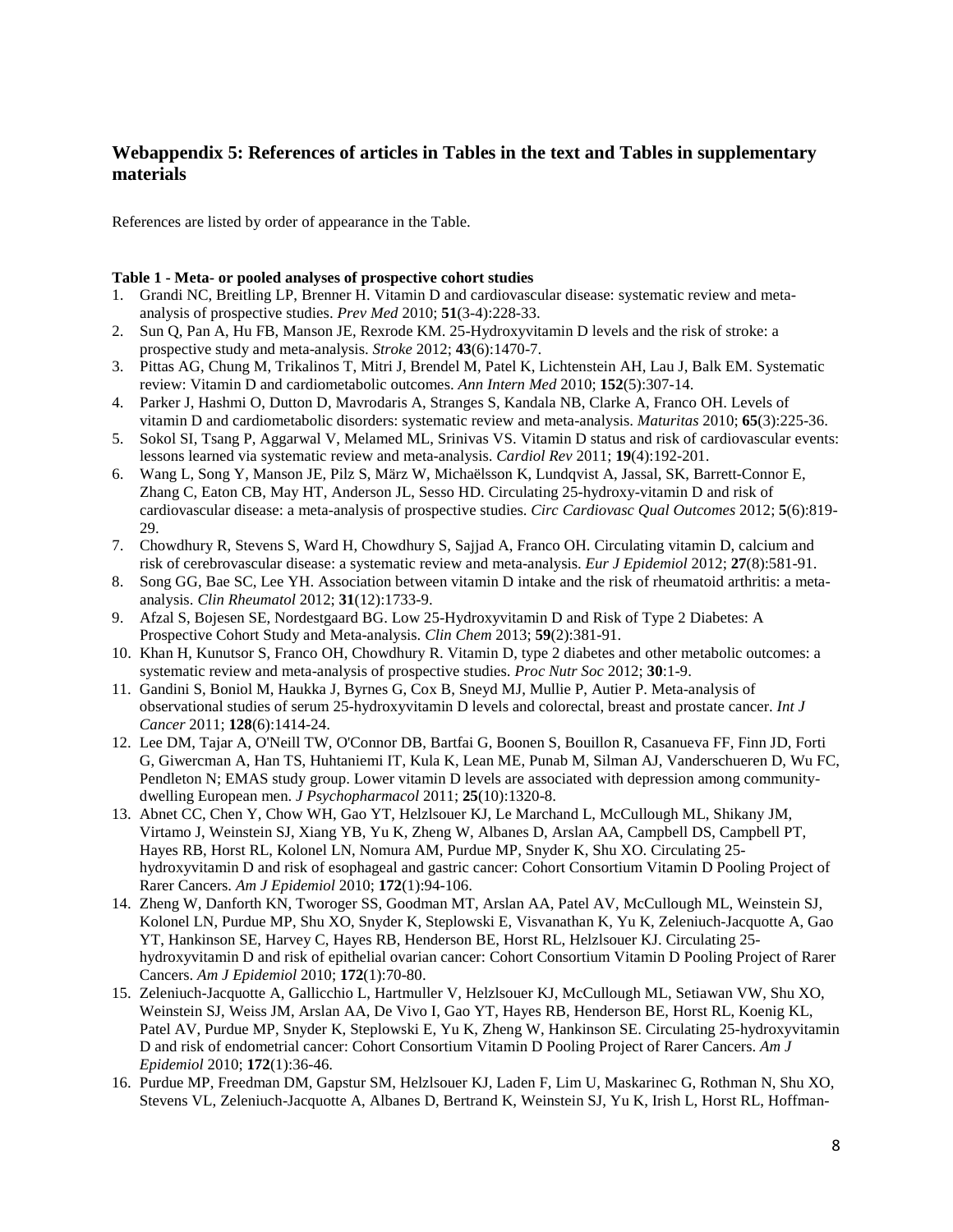Bolton J, Giovannucci EL, Kolonel LN, Snyder K, Willett W, Arslan AA, Hayes RB, Zheng W, Xiang YB, Hartge P. Circulating 25-hydroxyvitamin D and risk of non-hodgkin lymphoma: Cohort Consortium Vitamin D Pooling Project of Rarer Cancers. *Am J Epidemiol* 2010; **172**(1):58-69.

- 17. Gallicchio L, Moore LE, Stevens VL, Ahn J, Albanes D, Hartmuller V, Setiawan VW, Helzlsouer KJ, Yang G, Xiang YB, Shu XO, Snyder K, Weinstein SJ, Yu K, Zeleniuch-Jacquotte A, Zheng W, Cai Q, Campbell DS, Chen Y, Chow WH, Horst RL, Kolonel LN, McCullough ML, Purdue MP, Koenig KL. Circulating 25 hydroxyvitamin D and risk of kidney cancer: Cohort Consortium Vitamin D Pooling Project of Rarer Cancers. *Am J Epidemiol* 2010; **172**(1):47-57.
- 18. Stolzenberg-Solomon RZ, Jacobs EJ, Arslan AA, Qi D, Patel AV, Helzlsouer KJ, Weinstein SJ, McCullough ML, Purdue MP, Shu XO, Snyder K, Virtamo J, Wilkins LR, Yu K, Zeleniuch-Jacquotte A, Zheng W, Albanes D, Cai Q, Harvey C, Hayes R, Clipp S, Horst RL, Irish L, Koenig K, Le Marchand L, Kolonel LN. Circulating 25-hydroxyvitamin D and risk of pancreatic cancer: Cohort Consortium Vitamin D Pooling Project of Rarer Cancers. *Am J Epidemiol* 2010; **172**(1):81-93.
- 19. Zittermann A, Iodice S, Pilz S, Grant WB, Bagnardi V, Gandini S. Vitamin D deficiency and mortality risk in the general population: a meta-analysis of prospective cohort studies. *Am J Clin Nutr* 2012; **95**(1):91-100.
- 20. Pilz S, Iodice S, Zittermann A, Grant WB, Gandini S. Vitamin D status and mortality risk in CKD: A metaanalysis of prospective studies. *Am J Kidney Dis* 2011; **58**(3):374-82.

#### **Table 2 - Prospective cohort studies not included in meta-analyses**

- 1. Karakas M, Thorand B, Zierer A, Huth C, Meisinger C, Roden M, Rottbauer W, Peters A, Koenig W, Herder C. Low Levels of Serum 25-Hydroxyvitamin D Are Associated with Increased Risk of Myocardial Infarction, Especially in Women: Results from the MONICA/KORA Augsburg Case-Cohort Study. *J Clin Endocrinol Metab* 2013; **98**(1):272-80.
- 2. Skaaby T, Husemoen LL, Pisinger C, Jørgensen T, Thuesen BH, Fenger M, Linneberg A. Vitamin D status and incident cardiovascular disease and all-cause mortality: a general population study. Endocrine. 2012 Sep 27.Grandi NC, Breitling LP, Brenner H. Vitamin D and cardiovascular disease: systematic review and metaanalysis of prospective studies. *Prev Med* 2010; **51**(3-4):228-33.
- 3. Grandi NC, Breitling LP, Brenner H. Vitamin D and cardiovascular disease: systematic review and metaanalysis of prospective studies. *Prev Med* 2010; **51**(3-4):228-33.
- 4. Bittner V, Wenger NK, Waters DD, DeMicco DA, Messig M, LaRosa JC. Vitamin D levels do not predict cardiovascular events in statin-treated patients with stable coronary disease. *Am Heart J* 2012; **164**(3):387-93.
- 5. Brøndum-Jacobsen P, Nordestgaard BG, Schnohr P, Benn M. 25-Hydroxyvitamin D and symptomatic ischemic stroke: An Original Study and Meta-Analysis. *Ann Neurol* 2013; **73**(1):38-47.
- 6. Sun Q, Pan A, Hu FB, Manson JE, Rexrode KM. 25-Hydroxyvitamin D levels and the risk of stroke: a prospective study and meta-analysis. *Stroke* 2012; **43**(6):1470-7.
- 7. Skaaby T, Husemoen LL, Pisinger C, Jørgensen T, Thuesen BH, Fenger M, Linneberg A. Vitamin D status and changes in cardiovascular risk factors: a prospective study of a general population. *Cardiology* 2012; **123**(1):62- 70.
- 8. de Boer IH, Kestenbaum B, Shoben AB, Michos ED, Sarnak MJ, Siscovick DS. 25-hydroxyvitamin D levels inversely associate with risk for developing coronary artery calcification. *J Am Soc Nephrol* 2009; **20**(8):1805- 12.
- 9. Welsh P, Doolin O, McConnachie A, Boulton E, McNeil G, Macdonald H, Hardcastle A, Hart C, Upton M, Watt G, Sattar N. Circulating 25OHD, dietary vitamin D, PTH, and calcium associations with incident cardiovascular disease and mortality: the MIDSPAN Family Study. *J Clin Endocrinol Metab* 2012; **97**(12):4578-87.
- 10. Zhao G, Ford ES, Li C, Croft JB. Serum 25-hydroxyvitamin D levels and all-cause and cardiovascular disease mortality among US adults with hypertension: the NHANES linked mortality study. *J Hypertens* 2012; **30**(2):284-9.
- 11. Lin SW, Chen W, Fan JH, Dawsey SM, Taylor PR, Qiao YL, Abnet CC. Prospective study of serum 25 hydroxyvitamin D concentration and mortality in a Chinese population. *Am J Epidemiol* 2012; **176**(11):1043- 50.
- 12. Thomas GN, ó Hartaigh B, Bosch JA, Pilz S, Loerbroks A, Kleber ME, Fischer JE, Grammer TB, Böhm BO, März W. Vitamin D levels predict all-cause and cardiovascular disease mortality in subjects with the metabolic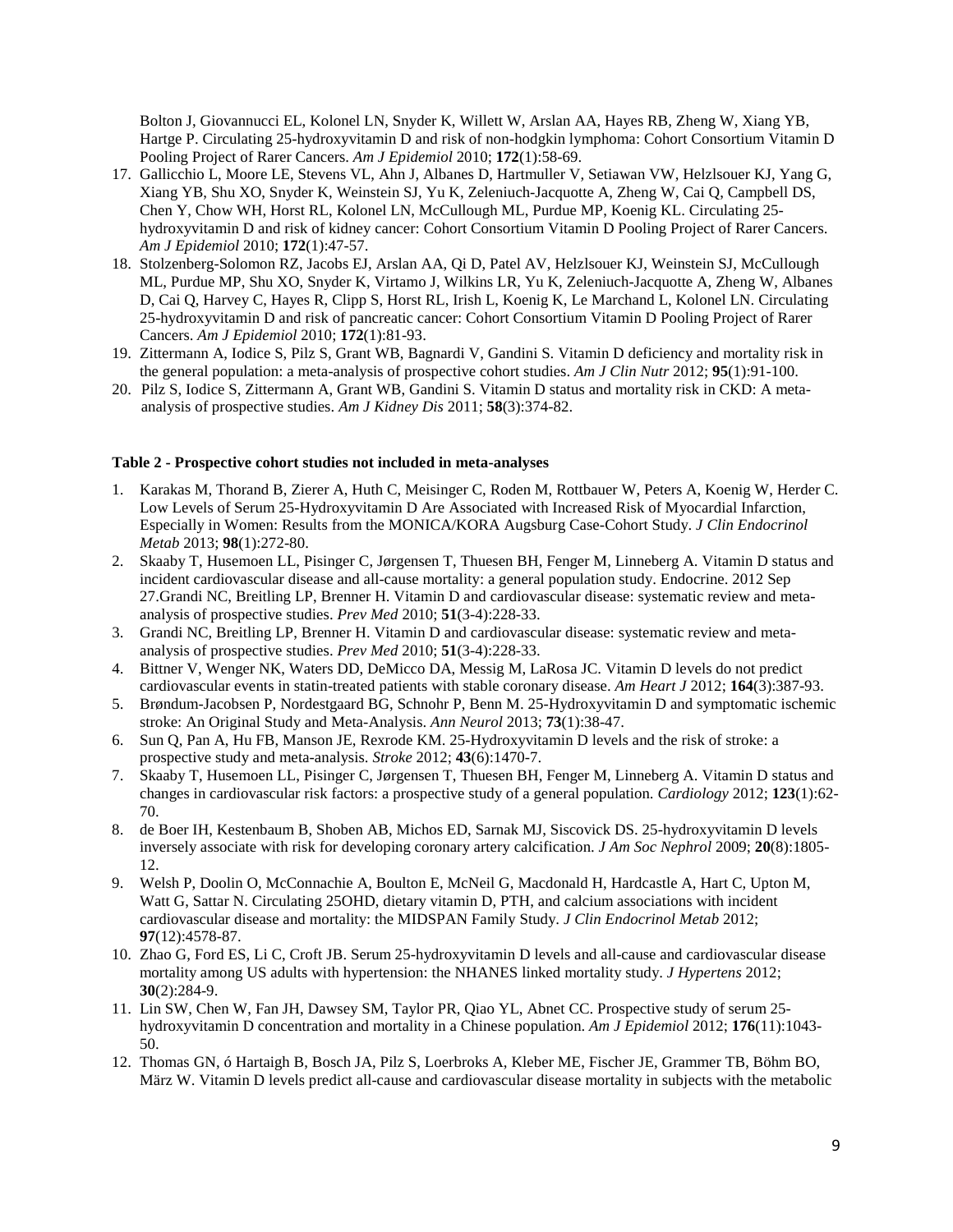syndrome: the Ludwigshafen Risk and Cardiovascular Health (LURIC) Study. *Diabetes Care* 2012; **35**(5):1158-64.

- 13. Signorello LB, Han X, Cai Q, Cohen SS, Cope EL, Zheng W, Blot WJ. A prospective study of serum 25 hydroxyvitamin d levels and mortality among African americans and non-african americans. *Am J Epidemiol* 2013; **177**(2):171-9.
- 14. Agborsangaya CB, Surcel HM, Toriola AT, Pukkala E, Parkkila S, Tuohimaa P, Lukanova A, Lehtinen M. Serum 25-hydroxyvitamin D at pregnancy and risk of breast cancer in a prospective study. *Eur J Cancer* 2010; **46**(3):467-70.
- 15. Almquist M, Bondeson AG, Bondeson L, Malm J, Manjer J. Serum levels of vitamin D, PTH and calcium and breast cancer risk-a prospective nested case-control study. *Int J Cancer* 2010; **127**(9):2159-68.
- 16. Engel P, Fagherazzi G, Boutten A, Dupré T, Mesrine S, Boutron-Ruault MC, Clavel-Chapelon F. Serum 25(OH) vitamin D and risk of breast cancer: a nested case-control study from the French E3N cohort. *Cancer Epidemiol Biomarkers Prev* 2010; **19**(9):2341-50.
- 17. Eliassen AH, Spiegelman D, Hollis BW, Horst RL, Willett WC, Hankinson SE. Plasma 25-hydroxyvitamin D and risk of breast cancer in the Nurses' Health Study II. *Breast Cancer Res* 2011; **13**(3):R50.
- 18. Amir E, Cecchini RS, Ganz PA, Costantino JP, Beddows S, Hood N, Goodwin PJ. 25-Hydroxy vitamin-D, obesity, and associated variables as predictors of breast cancer risk and tamoxifen benefit in NSABP-P1. *Breast Cancer Res Treat* 2012; 133(3):1077-88. Erratum in: *Breast Cancer Res Treat* 2012; **135**(3):923.
- 19. Weinstein SJ, Yu K, Horst RL, Ashby J, Virtamo J, Albanes D. Serum 25-hydroxyvitamin D and risks of colon and rectal cancer in Finnish men. *Am J Epidemiol* 2011; **173**(5):499-508.
- 20. Park SY, Cooney RV, Wilkens LR, Murphy SP, Henderson BE, Kolonel LN. Plasma 25-hydroxyvitamin D and prostate cancer risk: the multiethnic cohort. *Eur J Cancer* 2010; **46**(5):932-6.
- 21. Meyer HE, Robsahm TE, Bjørge T, Brustad M, Blomhoff R. Vitamin D, season, and risk of prostate cancer: a nested case-control study within Norwegian health studies. *Am J Clin Nutr* 2013; **97**(1):147-54.
- 22. Chen W, Dawsey SM, Qiao YL, Mark SD, Dong ZW, Taylor PR, Zhao P, Abnet CC. Prospective study of serum 25(OH)-vitamin D concentration and risk of oesophageal and gastric cancers. *Br J Cancer* 2007; **97**(1):123-8.
- 23. Mondul AM, Weinstein SJ, Männistö S, Snyder K, Horst RL, Virtamo J, Albanes D. Serum vitamin D and risk of bladder cancer. *Cancer Res* 2010; **70**(22):9218-23.
- 24. Arem H, Weinstein SJ, Horst RL, Virtamo J, Yu K, Albanes D, Abnet CC. Serum 25-hydroxyvitamin D and risk of oropharynx and larynx cancers in Finnish men. *Cancer Epidemiol Biomarkers Prev* 2011; **20**(6):1178- 84.
- 25. Tang JY, Parimi N, Wu A, Boscardin WJ, Shikany JM, Chren MM, Cummings SR, Epstein EH Jr, Bauer DC; Osteoporotic Fractures in Men (MrOS) Study Group. Inverse association between serum 25(OH) vitamin D levels and non-melanoma skin cancer in elderly men. *Cancer Causes Control* 2010; **21**(3):387-91.
- 26. van der Pols JC, Russell A, Bauer U, Neale RE, Kimlin MG, Green AC. Vitamin D Status and Skin Cancer Risk Independent of Time Outdoors: 11-Year Prospective Study in an Australian Community. *J Invest Dermatol* 2013; **133**(3):637-41.
- 27. Afzal S, Nordestgaard BG, Bojesen SE. Plasma 25-Hydroxyvitamin D and Risk of Non-Melanoma and Melanoma Skin Cancer: A Prospective Cohort Study. *J Invest Dermatol* 2013; **133**(3):629-36.
- 28. Michaëlsson K, Baron JA, Snellman G, Gedeborg R, Byberg L, Sundström J, Berglund L, Arnlöv J, Hellman P, Blomhoff R, Wolk A, Garmo H, Holmberg L, Melhus H. Plasma vitamin D and mortality in older men: a community-based prospective cohort study. *Am J Clin Nutr* 2010; **92**(4):841-8.
- 29. Bolland MJ, Bacon CJ, Horne AM, Mason BH, Ames RW, Wang TK, Grey AB, Gamble GD, Reid IR. Vitamin D insufficiency and health outcomes over 5 y in older women. *Am J Clin Nutr* 2010; **91**(1):82-9.
- 30. Freedman DM, Looker AC, Chang SC, Graubard BI. Prospective study of serum vitamin D and cancer mortality in the United States. *J Natl Cancer Inst* 2007; **99**(21):1594-602.
- 31. Bodnar LM, Krohn MA, Simhan HN. Maternal vitamin D deficiency is associated with bacterial vaginosis in the first trimester of pregnancy. *J Nutr* 2009; **139**(6):1157-61.
- 32. Laaksi I, Ruohola JP, Tuohimaa P, Auvinen A, Haataja R, Pihlajamäki H, Ylikomi T. An association of serum vitamin D concentrations < 40 nmol/L with acute respiratory tract infection in young Finnish men. *Am J Clin Nutr* 2007; **86**(3):714-7.
- 33. Sabetta JR, DePetrillo P, Cipriani RJ, Smardin J, Burns LA, Landry ML. Serum 25-hydroxyvitamin d and the incidence of acute viral respiratory tract infections in healthy adults. *PLoS One* 2010; **5**(6):e11088.
- 34. Berry DJ, Hesketh K, Power C, Hyppönen E. Vitamin D status has a linear association with seasonal infections and lung function in British adults. *Br J Nutr* 2011; **106**(9):1433-40.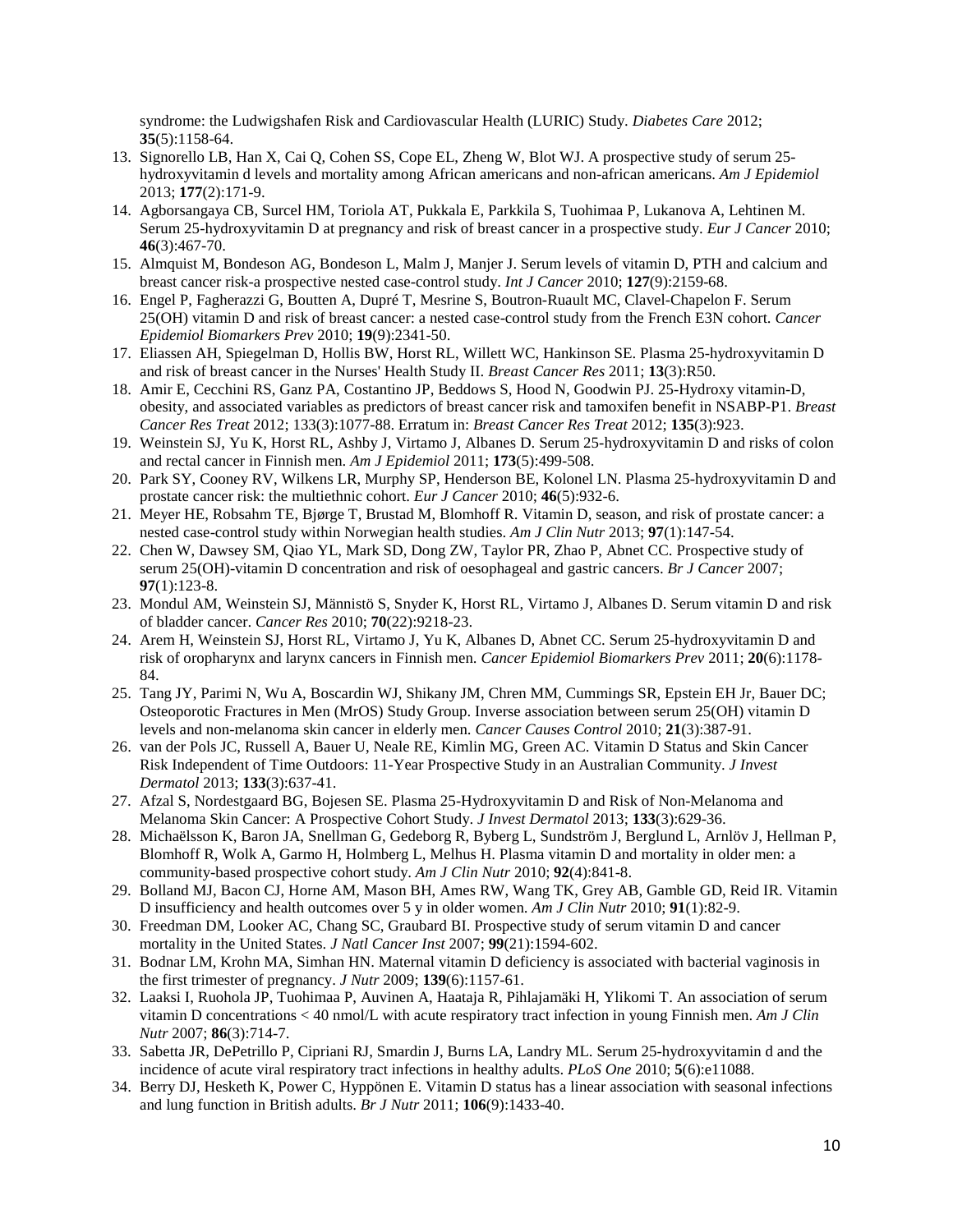- 35. Quint JK, Donaldson GC, Wassef N, Hurst JR, Thomas M, Wedzicha JA. 25-hydroxyvitamin D deficiency, exacerbation frequency and human rhinovirus exacerbations in chronic obstructive pulmonary disease. *BMC Pulm Med* 2012;**12**:28.
- 36. Kunisaki KM, Niewoehner DE, Connett JE; COPD Clinical Research Network. Vitamin D levels and risk of acute exacerbations of chronic obstructive pulmonary disease: a prospective cohort study. *Am J Respir Crit Care Med* 2012; **185**(3):286-90.
- 37. Hoogendijk WJ, Lips P, Dik MG, Deeg DJ, Beekman AT, Penninx BW. Depression is associated with decreased 25-hydroxyvitamin D and increased parathyroid hormone levels in older adults. *Arch Gen Psychiatry* 2008; **65**(5):508-12.
- 38. Milaneschi Y, Shardell M, Corsi AM, Vazzana R, Bandinelli S, Guralnik JM, Ferrucci L. Serum 25 hydroxyvitamin D and depressive symptoms in older women and men. *J Clin Endocrinol Metab* 2010; **95**(7):3225-33.
- 39. Chan R, Chan D, Woo J, Ohlsson C, Mellström D, Kwok T, Leung P. Association between serum 25 hydroxyvitamin D and psychological health in older Chinese men in a cohort study. *J Affect Disord* 2011; **130**(1-2):251-9.
- 40. Lee DM, Tajar A, O'Neill TW, O'Connor DB, Bartfai G, Boonen S, Bouillon R, Casanueva FF, Finn JD, Forti G, Giwercman A, Han TS, Huhtaniemi IT, Kula K, Lean ME, Punab M, Silman AJ, Vanderschueren D, Wu FC, Pendleton N; EMAS study group. Lower vitamin D levels are associated with depression among communitydwelling European men. *J Psychopharmacol* 2011; **25**(10):1320-8.
- 41. May HT, Bair TL, Lappé DL, Anderson JL, Horne BD, Carlquist JF, Muhlestein JB. Association of vitamin D levels with incident depression among a general cardiovascular population. *Am Heart J* 2010; **159**(6):1037-43.
- 42. Knekt P, Kilkkinen A, Rissanen H, Marniemi J, Sääksjärvi K, Heliövaara M. Serum vitamin D and the risk of Parkinson disease. *Arch Neurol* 2010; **67**(7):808-11.
- 43. Llewellyn DJ, Lang IA, Langa KM, Muniz-Terrera G, Phillips CL, Cherubini A, Ferrucci L, Melzer D. Vitamin D and risk of cognitive decline in elderly persons. *Arch Intern Med* 2010; **170**(13):1135-41.
- 44. Slinin Y, Paudel ML, Taylor BC, Fink HA, Ishani A, Canales MT, Yaffe K, Barrett-Connor E, Orwoll ES, Shikany JM, Leblanc ES, Cauley JA, Ensrud KE; Osteoporotic Fractures in Men (MrOS) Study Research Group. 25-Hydroxyvitamin D levels and cognitive performance and decline in elderly men. *Neurology* 2010; **74**(1):33-41.
- 45. Slinin Y, Paudel M, Taylor BC, Ishani A, Rossom R, Yaffe K, Blackwell T, Lui LY, Hochberg M, Ensrud KE; Study of Osteoporotic Fractures Research Group. Association between serum 25(OH) vitamin D and the risk of cognitive decline in older women. *J Gerontol A Biol Sci Med Sci* 2012; **67**(10):1092-8.
- 46. Breitling LP, Perna L, Müller H, Raum E, Kliegel M, Brenner H. Vitamin D and cognitive functioning in the elderly population in Germany. *Exp Gerontol* 2012; **47**(1):122-7.
- 47. Annweiler C, Rolland Y, Schott AM, Blain H, Vellas B, Beauchet O. Serum vitamin D deficiency as a predictor of incident non-Alzheimer dementias: a 7-year longitudinal study. *Dement Geriatr Cogn Disord* 2011; **32**(4):273-8.
- 48. Munger KL, Levin LI, Hollis BW, Howard NS, Ascherio A. Serum 25-hydroxyvitamin D levels and risk of multiple sclerosis. *JAMA* 2006; **296**(23):2832-8.
- 49. Løken-Amsrud KI, Holmøy T, Bakke SJ, Beiske AG, Bjerve KS, Bjørnarå BT, Hovdal H, Lilleås F, Midgard R, Pedersen T, Benth JS, Sandvik L, Torkildsen O, Wergeland S, Myhr KM. Vitamin D and disease activity in multiple sclerosis before and during interferon-β treatment. *Neurology* 2012; **79**(3):267-73.
- 50. Runia TF, Hop WC, de Rijke YB, Buljevac D, Hintzen RQ. Lower serum vitamin D levels are associated with a higher relapse risk in multiple sclerosis. *Neurology* 2012; **79**(3):261-6.
- 51. Bates CJ, Hamer M, Mishra GD. A study of relationships between bone-related vitamins and minerals, related risk markers, and subsequent mortality in older British people: the National Diet and Nutrition Survey of People Aged 65 Years and Over. *Osteoporos Int* 2012; **23**(2):457-66.
- 52. Blicher TM, Jørgensen HL, Schwarz P, Wulf HC. Low levels of vitamin D are associated with increased mortality in patients attending a university hospital in Denmark. *Scand J Clin Lab Invest.* 2013 Feb;73(1):24-8.
- 53. Fang F, Kasperzyk JL, Shui I, Hendrickson W, Hollis BW, Fall K, Ma J, Gaziano JM, Stampfer MJ, Mucci LA, Giovannucci E. Prediagnostic plasma vitamin D metabolites and mortality among patients with prostate cancer. *PLoS One* 2011; **6**(4):e18625.
- 54. Fedirko V, Riboli E, Tjønneland A, Ferrari P, Olsen A, Bueno-de-Mesquita HB, van Duijnhoven FJ, Norat T, Jansen EH, Dahm CC, Overvad K, Boutron-Ruault MC, Clavel-Chapelon F, Racine A, Lukanova A, Teucher B, Boeing H, Aleksandrova K, Trichopoulou A, Benetou V, Trichopoulos D, Grioni S, Vineis P, Panico S, Palli D, Tumino R, Siersema PD, Peeters PH, Skeie G, Brustad M, Chirlaque MD, Barricarte A, Ramón Quirós J,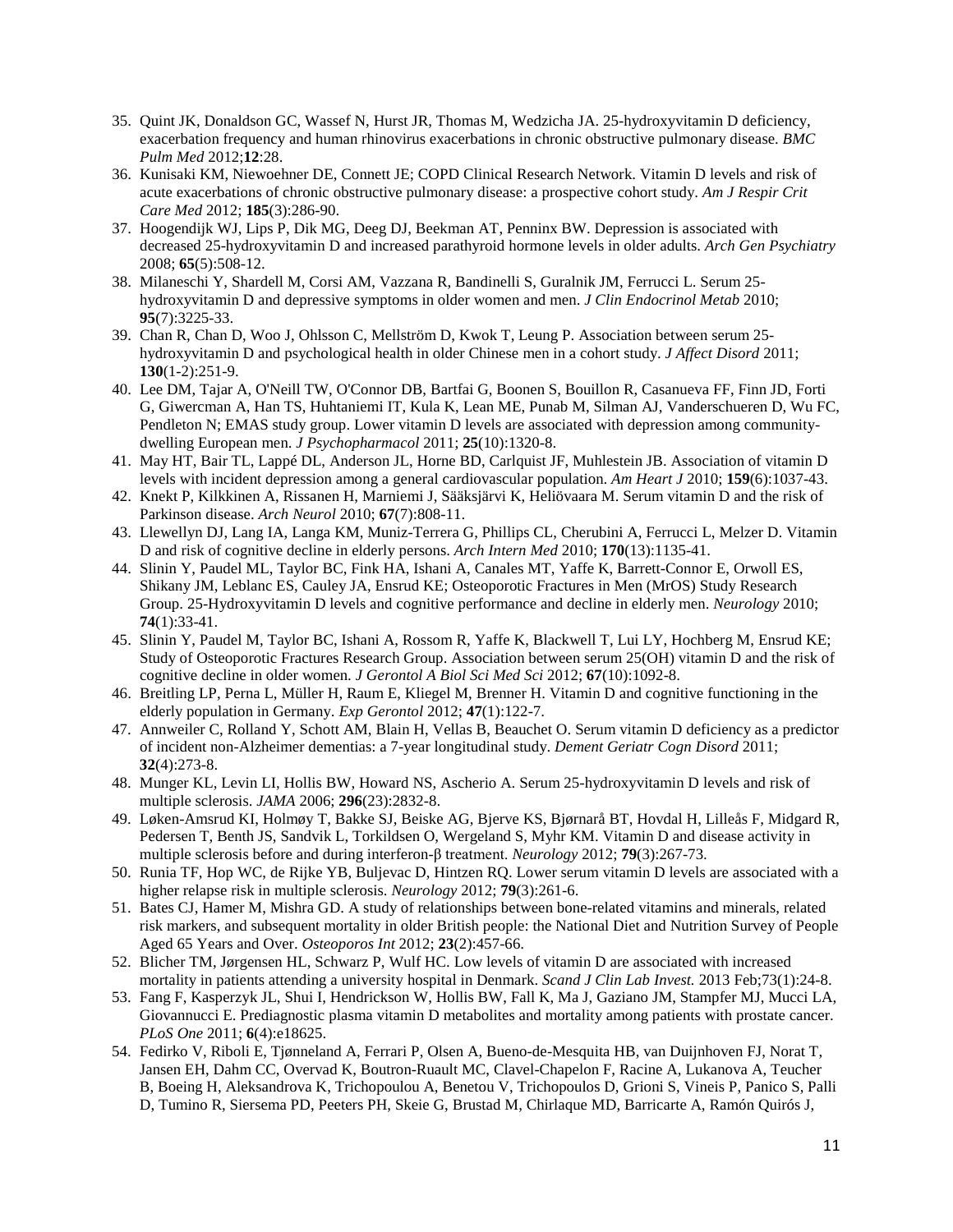Sánchez MJ, Dorronsoro M, Bonet C, Palmqvist R, Hallmans G, Key TJ, Crowe F, Khaw KT, Wareham N, Romieu I, McKay J, Wark PA, Romaguera D, Jenab M. Prediagnostic 25-hydroxyvitamin D, VDR and CASR polymorphisms, and survival in patients with colorectal cancer in western European ppulations. *Cancer Epidemiol Biomarkers Prev* 2012; **21**(4):582-93.

- 55. Joergensen C, Gall MA, Schmedes A, Tarnow L, Parving HH, Rossing P. Vitamin D levels and mortality in type 2 diabetes. *Diabetes Care* 2010; **33**(10):2238-43.
- 56. Joergensen C, Hovind P, Schmedes A, Parving HH, Rossing P. Vitamin D levels, microvascular complications, and mortality in type 1 diabetes. *Diabetes Care* 2011; **34**(5):1081-5.
- 57. Remmelts HH, van de Garde EM, Meijvis SC, Peelen EL, Damoiseaux JG, Grutters JC, Biesma DH, Bos WJ, Rijkers GT. Addition of vitamin D status to prognostic scores improves the prediction of outcome in community-acquired pneumonia. *Clin Infect Dis* 2012; **55**(11):1488-94.
- 58. Saliba W, Barnett O, Rennert HS, Rennert G. The risk of all-cause mortality is inversely related to serum 25(OH)D levels. *J Clin Endocrinol Metab* 2012; **97**(8):2792-8.
- 59. Virtanen JK, Nurmi T, Voutilainen S, Mursu J, Tuomainen TP. Association of serum 25-hydroxyvitamin D with the risk of death in a general older population in Finland*. Eur J Nutr* 2011; **50**(5):305-12.
- 60. Anderson JL, May HT, Horne BD, Bair TL, Hall NL, Carlquist JF, Lappé DL, Muhlestein JB; Intermountain Heart Collaborative (IHC) Study Group. Relation of vitamin D deficiency to cardiovascular risk factors, disease status, and incident events in a general healthcare population*. Am J Cardiol* 2010; **106**(7):963-8.
- 61. de Boer IH, Levin G, Robinson-Cohen C, Biggs ML, Hoofnagle AN, Siscovick DS, Kestenbaum B. Serum 25 hydroxyvitamin D concentration and risk for major clinical disease events in a community-based population of older adults: a cohort study. *Ann Intern Med* 2012; **156**(9):627-34.
- 62. Ensrud KE, Blackwell TL, Cauley JA, Cummings SR, Barrett-Connor E, Dam TT, Hoffman AR, Shikany JM, Lane NE, Stefanick ML, Orwoll ES, Cawthon PM. Osteoporotic Fractures in Men Study Group. Circulating 25 hydroxyvitamin D levels and frailty in older men: the osteoporotic fractures in men study. *J Am Geriatr Soc* 2011; **59**(1):101-6.
- 63. Puts MT, Visser M, Twisk JW, Deeg DJ, Lips P. Endocrine and inflammatory markers as predictors of frailty. *Clin Endocrinol (Oxf)* 2005; **63**(4):403-11.
- 64. Pilz S, Dobnig H, Winklhofer-Roob B, Riedmüller G, Fischer JE, Seelhorst U, Wellnitz B, Boehm BO, März W. Low serum levels of 25-hydroxyvitamin D predict fatal cancer in patients referred to coronary angiography. *Cancer Epidemiol Biomarkers Prev* 2008; **17**(5):1228-33.
- 65. Albanes A, Mondul AM, Yu K, Parisi D, Horst H, Virtamo J, Weinstein SJ. Serum 25-Hydroxy Vitamin D and Prostate Cancer Risk in a Large Nested Case–Control Study. *Cancer Epidemiol Biomarkers Prev* 2011; **20**(9); 1850–60.
- 66. Michael YL, Smit E, Seguin R, Curb JD, Phillips LS, Manson JE. Serum 25-hydroxyvitamin D and physical performance in postmenopausal women. *J Womens Health (Larchmt)* 2011; **20**(11):1603-8.
- 67. Wicherts IS, van Schoor NM, Boeke AJ, Visser M, Deeg DJ, Smit J, Knol DL, Lips P. Vitamin D status predicts physical performance and its decline in older persons. *J Clin Endocrinol Metab* 2007; **92**(6):2058-65.
- 68. Verreault R, Semba RD, Volpato S, Ferrucci L, Fried LP, Guralnik JM. Low serum vitamin d does not predict new disability or loss of muscle strength in older women. *J Am Geriatr Soc* 2002; **50**(5):912-7.
- 69. Chan R, Chan D, Woo J, Ohlsson C, Mellström D, Kwok T, Leung PC. Not all elderly people benefit from vitamin D supplementation with respect to physical function: results from the Osteoporotic Fractures in Men Study, Hong Kong. *J Am Geriatr Soc* 2012; **60**(2):290-5.
- 70. Correia LC, Sodré F, Garcia G, Sabino M, Brito M, Kalil F, Barreto B, Lima JC, Noya-Rabelo MM. Relation of severe deficiency of vitamin D to cardiovascular mortality during acute coronary syndromes. *Am J Cardiol* 2013; **111**(3):324-7.
- 71. Schierbeck LL, Rejnmark L, Tofteng CL, Stilgren L, Eiken P, Mosekilde L, Køber L, Jensen JE. Vitamin D deficiency in postmenopausal, healthy women predicts increased cardiovascular events: a 16-year follow-up study. *Eur J Endocrinol* 2012; **167**(4):553-60.

#### **Table 3 - Cancer survival studies**

- 1. Goodwin PJ, Ennis M, Pritchard KI, Koo J, Hood N. Prognostic effects of 25-hydroxyvitamin D levels in early breast cancer. *J Clin Oncol* 2009; **27**(23):3757-63.
- 2. Yao S, Sucheston LE, Millen AE, Johnson CS, Trump DL, Nesline MK, Davis W, Hong CC, McCann SE, Hwang H, Kulkarni S, Edge SB, O'Connor TL, Ambrosone CB. Pretreatment serum concentrations of 25-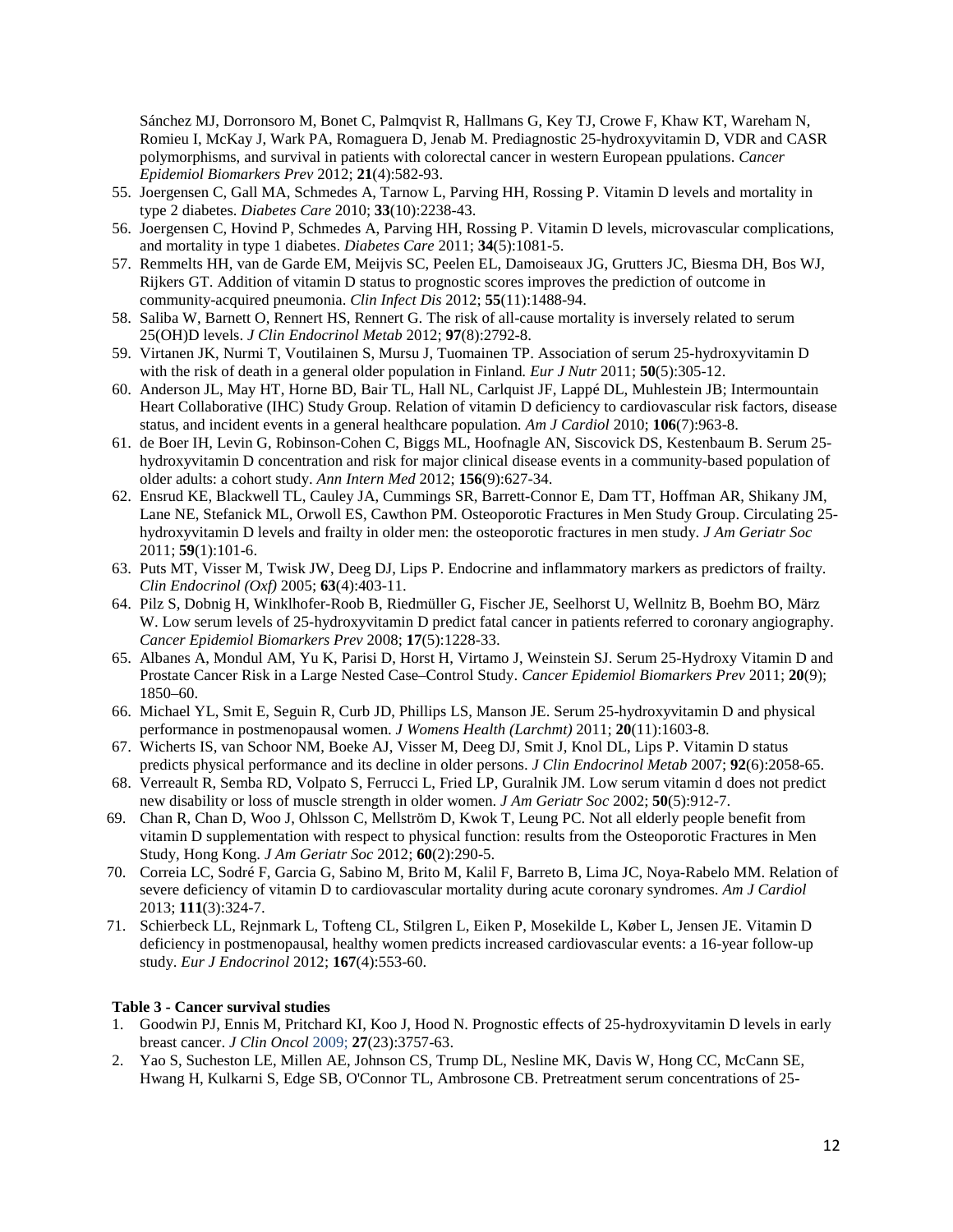hydroxyvitamin D and breast cancer prognostic characteristics: a case-control and a case-series study. *PLoS One* 2011; **6**(2):e17251.

- 3. Kim HJ, Lee YM, Ko BS, Lee JW, Yu JH, Son BH, Gong GY, Kim SB, Ahn SH. Vitamin D deficiency is correlated with poor outcomes in patients with luminal-type breast cancer. *Ann Surg Oncol* 2011; **18**(7):1830-6.
- 4. Peppone LJ, Rickles AS, Janelsins MC, Insalaco MR, Skinner KA. The association between breast cancer prognostic indicators and serum 25-OH vitamin D levels. *Ann Surg Oncol* 2012; **19**(8):2590-9.
- 5. Ng K, Meyerhardt JA, Wu K, Feskanich D, Hollis BW, Giovannucci EL, Fuchs CS. Circulating 25 hydroxyvitamin d levels and survival in patients with colorectal cancer. *J Clin Oncol* 2008; **26**(18):2984-91.
- 6. Ng K, Sargent DJ, Goldberg RM, Meyerhardt JA, Green EM, Pitot HC, Hollis BW, Pollak MN, Fuchs CS. Vitamin D status in patients with stage IV colorectal cancer: findings from Intergroup trial N9741. *J Clin Oncol* 2011; **29**(12):1599-606.
- 7. Fedirko V, Riboli E, Tjønneland A, Ferrari P, Olsen A, Bueno-de-Mesquita HB, van Duijnhoven FJ, Norat T, Jansen EH, Dahm CC, Overvad K, Boutron-Ruault MC, Clavel-Chapelon F, Racine A, Lukanova A, Teucher B, Boeing H, Aleksandrova K, Trichopoulou A, Benetou V, Trichopoulos D, Grioni S, Vineis P, Panico S, Palli D, Tumino R, Siersema PD, Peeters PH, Skeie G, Brustad M, Chirlaque MD, Barricarte A, Ramón Quirós J, Sánchez MJ, Dorronsoro M, Bonet C, Palmqvist R, Hallmans G, Key TJ, Crowe F, Khaw KT, Wareham N, Romieu I, McKay J, Wark PA, Romaguera D, Jenab M. Prediagnostic 25-hydroxyvitamin D, VDR and CASR polymorphisms, and survival in patients with colorectal cancer in western European ppulations. *Cancer Epidemiol Biomarkers Prev* 2012; **21**(4):582-93.
- 8. Fang F, Kasperzyk JL, Shui I, Hendrickson W, Hollis BW, Fall K, Ma J, Gaziano JM, Stampfer MJ, Mucci LA, Giovannucci E. Prediagnostic plasma vitamin D metabolites and mortality among patients with prostate cancer. *PLoS One* 2011; **6**(4):e18625.
- 9. Meyer F, Liu G, Douville P, Samson E, Xu W, Adjei A, Bairati I. Dietary vitamin D intake and serum 25 hydroxyvitamin D level in relation to disease outcomes in head and neck cancer patients. *Int J Cancer* 2011; **128**(7):1741-6.
- 10. Zhou W, Heist RS, Liu G, Asomaning K, Neuberg DS, Hollis BW, Wain JC, Lynch TJ, Giovannucci E, Su L, Christiani DC. Circulating 25-hydroxyvitamin D levels predict survival in early-stage non-small-cell lung cancer patients. *J Clin Oncol* 2007; **25**(5):479-85.
- 11. Newton-Bishop JA, Beswick S, Randerson-Moor J, Chang YM, Affleck P, Elliott F, Chan M, Leake S, Karpavicius B, Haynes S, Kukalizch K, Whitaker L, Jackson S, Gerry E, Nolan C, Bertram C, Marsden J, Elder DE, Barrett JH, Bishop DT. Serum 25-hydroxyvitamin D3 levels are associated with breslow thickness at presentation and survival from melanoma. *J Clin Oncol* 2009; **27**(32):5439-44.

## **Table 4 - Meta-analyses of randomised controlled trials**

- 1. Wang L, Manson JE, Song Y, Sesso HD. Systematic review: Vitamin D and calcium supplementation in prevention of cardiovascular events. *Ann Intern Med* 2010; **152**(5):315-23.
- 2. Elamin MB, Abu Elnour NO, Elamin KB, Fatourechi MM, Alkatib AA, Almandoz JP, Liu H, Lane MA, Mullan RJ, Hazem A, Erwin PJ, Hensrud DD, Murad MH, MontoriVM. Vitamin D and cardiovascular outcomes: a systematic review and meta-analysis. *J Clin Endocrinol Metab* 2011; **96**(7):1931-42.
- 3. Bjelakovic G, Gluud LL, Nikolova D, Whitfield K, Wetterslev J, Simonetti RG, Bjelakovic M, Gluud C. Vitamin D supplementation for prevention of mortality in adults. *Cochrane Database Syst Rev* 2011; (7):CD007470.
- 4. Wang H, Xia N, Yang Y, Peng DQ. Influence of vitamin D supplementation on plasma lipid profiles: a meta-analysis of randomized controlled trials. *Lipids Health Dis* 2012; **11**:42.
- 5. Muir SW, Montero-Odasso M. Effect of vitamin D supplementation on muscle strength, gait and balance in older adults: a systematic review and meta-analysis. *J Am Geriatr Soc* 2011; **59**(12):2291-300.
- 6. Stockton KA, Kandiah DA, Paratz JD, Bennell KL. Fatigue, muscle strength and vitamin D status in women with systemic lupus erythematosus compared with healthy controls. *Lupus* 2012; **21**(3):271-8.
- 7. Rejnmark L, Avenell A, Masud T, Anderson F, Meyer HE, Sanders KM, Salovaara K, Cooper C, Smith HE, Jacobs ET, Torgerson D, Jackson RD, Manson JE, Brixen K, Mosekilde L, Robbins JA, Francis RM, Abrahamsen B. Vitamin D with calcium reduces mortality: patient level pooled analysis of 70,528 patients from eight major vitamin D trials. *J Clin Endocrinol Metab* 2012; **97**(8):2670-81.
- 8. Pittas AG, Chung M, Trikalinos T, Mitri J, Brendel M, Patel K, Lichtenstein AH, Lau J, Balk EM. Systematic review: Vitamin D and cardiometabolic outcomes. *Ann Intern Med* 2010; **152**(5):307-14.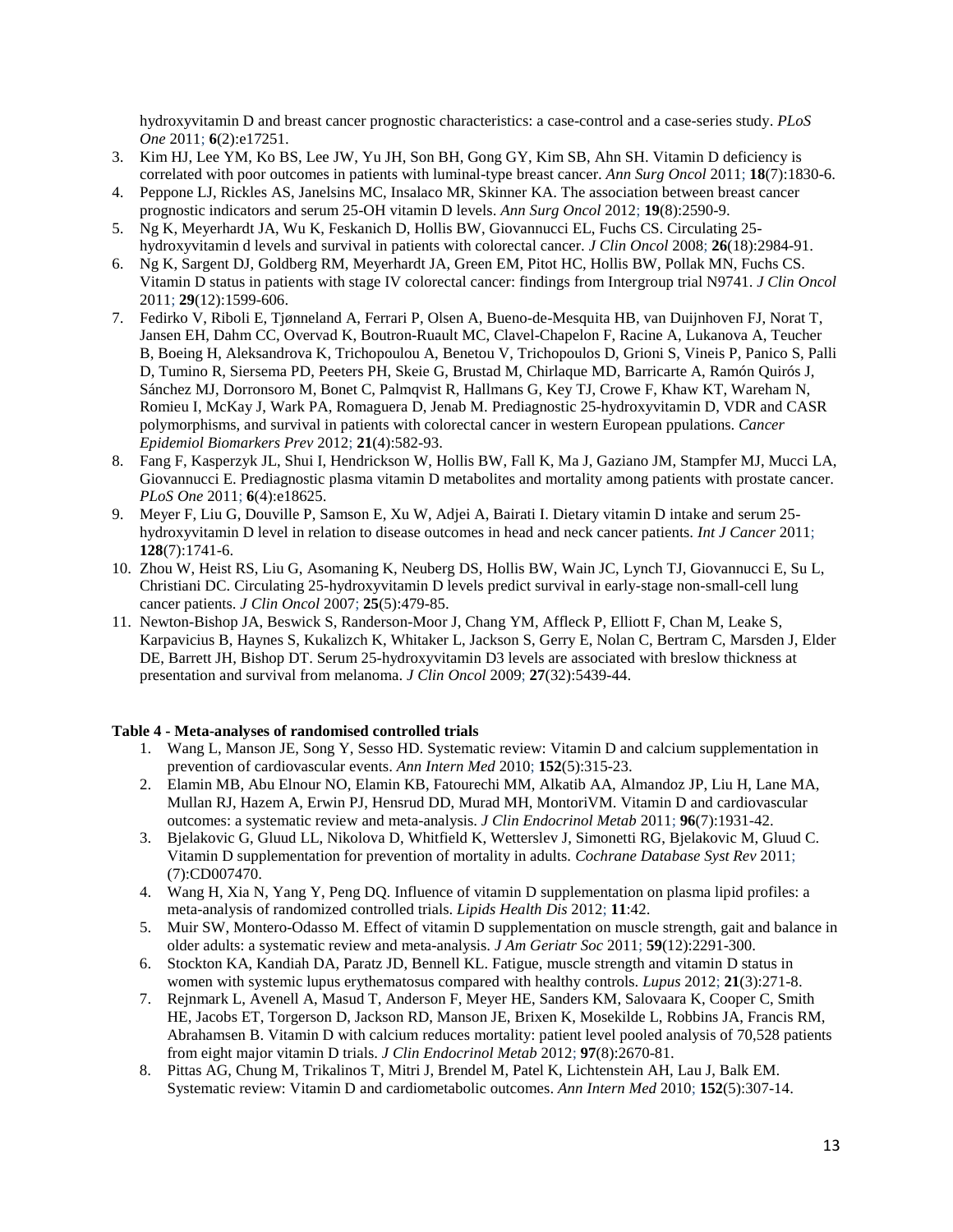#### **Table 5 - Randomised controlled trials not included in meta-analyses**

- 1. Manson JE, Allison MA, Carr JJ, Langer RD, Cochrane BB, Hendrix SL, Hsia J, Hunt JR, Lewis CE, Margolis KL, Robinson JG, Rodabough RJ, Thomas AM; Women's Health Initiative and Women's Health Initiative-Coronary Artery Calcium Study Investigators. Calcium/vitamin D supplementation and coronary artery calcification in the Women's Health Initiative. *Menopause* 2010; **17**(4):683-91.
- 2. Sugden JA, Davies JI, Witham MD, Morris AD, Struthers AD. Vitamin D improves endothelial function in patients with Type 2 diabetes mellitus and low vitamin D levels. *Diabet Med* 2008; **25**(3):320-5.
- 3. Harris RA, Pedersen-White J, Guo DH, Stallmann-Jorgensen IS, Keeton D, Huang Y, Shah Y, Zhu H, Dong Y. Vitamin D3 supplementation for 16 weeks improves flow-mediated dilation in overweight African-American adults. *Am J Hypertens* 2011; **24**(5):557-62.
- 4. Longenecker CT, Hileman CO, Carman TL, Ross AC, Seydafkan S, Brown TT, Labbato DE, Storer N, Tangpricha V, McComsey GA. Vitamin D supplementation and endothelial function in vitamin D deficient HIV-infected patients: a randomized placebo-controlled trial. *Antivir Ther* 2012; **17**(4):613-21.
- 5. Dong Y, Stallmann-Jorgensen IS, Pollock NK, Harris RA, Keeton D, Huang Y, Li K, Bassali R, Guo DH, Thomas J, Pierce GL, White J, Holick MF, Zhu H. A 16-week randomized clinical trial of 2000 international units daily vitamin D3 supplementation in black youth: 25-hydroxyvitamin D, adiposity, and arterial stiffness. *J Clin Endocrinol Metab* 2010; **95**(10):4584-91.
- 6. Sokol SI, Srinivas V, Crandall JP, Kim M, Tellides G, Lebastchi A, Yu Y, Gupta AK, Alderman MH. The effects of vitamin D repletion on endothelial function and inflammation in patients with coronary artery disease. *Vasc Med* 2012; **17**(6):394-404.
- 7. Stricker H, Tosi Bianda F, Guidicelli-Nicolosi S, Limoni C, Colucci G. Effect of a single, oral, high-dose vitamin D supplementation on endothelial function in patients with peripheral arterial disease: a randomised controlled pilot study. *Eur J Vasc Endovasc Surg* 2012; **44**(3):307-12.
- 8. Yiu YF, Yiu KH, Siu CW, Chan YH, Li SW, Wong LY, Lee SW, Tam S, Wong EW, Lau CP, Cheung BM, Tse HF. Randomized controlled trial of vitamin D supplement on endothelial function in patients with type 2 diabetes. *Atherosclerosis* 2013; **227**(1): 140-6.
- 9. Orwoll ES, Oviatt S. Relationship of mineral metabolism and long-term calcium and cholecalciferol supplementation to blood pressure in normotensive men. *Am J Clin Nutr* 1990; **52**(4):717-21.
- 10. Margolis KL, Ray RM, Van Horn L, Manson JE, Allison MA, Black HR, Beresford SA, Connelly SA, Curb JD, Grimm RH Jr, Kotchen TA, Kuller LH, Wassertheil-Smoller S, Thomson CA, Torner JC; Women's Health Initiative Investigators. Effect of calcium and vitamin D supplementation on blood pressure: the Women's Health Initiative Randomized Trial. *Hypertension* 2008; **52**(5):847-55.
- 11. Maki KC, Rubin MR, Wong LG, McManus JF, Jensen CD, Lawless A. Effects of vitamin D supplementation on 25-hydroxyvitamin D, high-density lipoprotein cholesterol, and other cardiovascular disease risk markers in subjects with elevated waist circumference. *Int J Food Sci Nutr* 2011; **62**(4):318-27.
- 12. Larsen T, Mose FH, Bech JN, Hansen AB, Pedersen EB. Effect of cholecalciferol supplementation during winter months in patients with hypertension: a randomized, placebo-controlled trial. *Am J Hypertens* 2012; **25**(11):1215-22.
- 13. Gepner AD, Ramamurthy R, Krueger DC, Korcarz CE, Binkley N, Stein JH. A prospective randomized controlled trial of the effects of vitamin D supplementation on cardiovascular disease risk. *PLoS One* 2012; **7**(5):e36617.
- 14. Wood AD, Secombes KR, Thies F, Aucott L, Black AJ, Mavroeidi A, Simpson WG, Fraser WD, Reid DM, Macdonald HM. Vitamin D3 supplementation has no effect on conventional cardiovascular risk factors: a parallel-group, double-blind, placebo-controlled RCT. *J Clin Endocrinol Metab* 2012; **97**(10):3557-68.
- 15. Patel P, Poretsky L, Liao E. Lack of effect of subtherapeutic vitamin D treatment on glycemic and lipid parameters in Type 2 diabetes: A pilot prospective randomized trial. *J Diabetes* 2010; **2**(1):36-40.
- 16. Grimnes G, Figenschau Y, Almås B, Jorde R. Vitamin D, insulin secretion, sensitivity, and lipids: results from a case-control study and a randomized controlled trial using hyperglycemic clamp technique. *Diabetes* 2011; **60**(11):2748-57.
- 17. Ponda MP, Dowd K, Finkielstein D, Holt PR, Breslow JL. The short-term effects of vitamin D repletion on cholesterol: a randomized, placebo-controlled trial. *Arterioscler Thromb Vasc Biol* 2012; **32**(10):2510-5.
- 18. Schleithoff SS, Zittermann A, Tenderich G, Berthold HK, Stehle P, Koerfer R. Vitamin D supplementation improves cytokine profiles in patients with congestive heart failure: a double-blind, randomized, placebocontrolled trial. *Am J Clin Nutr* 2006; **83**(4):754-9.
- 19. Pittas AG, Stark PC, Harris SS, Dawson-Hughes B. The effects of calcium and vitamin D supplementation on blood glucose and markers of inflammation in non-diabetic adults. *Diab Care* 2007; 30: 980-6.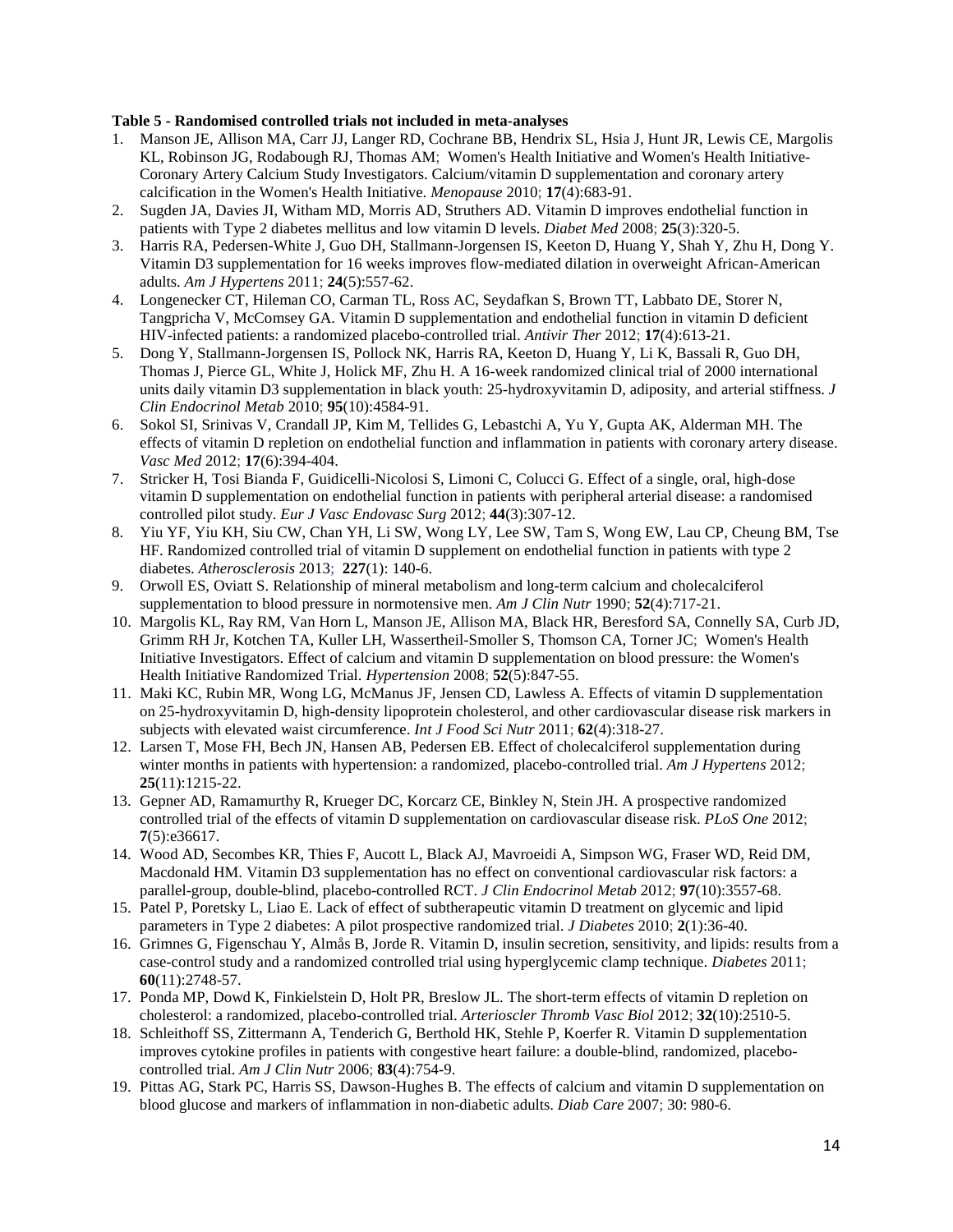- 20. Bjorkman MP, Sorva AJ, Tilvis RS. C-reactive protein and fibrinogen of bedridden older patients in a sixmonth vitamin D supplementation trial. *J Nutr Health Aging* 2009; **13**(5):435-9.
- 21. Jorde R, Sneve M, Torjesen PA, Figenschau Y, Gøransson LG, Omdal R. No effect of supplementation with cholecalciferol on cytokines and markers of inflammation in overweight and obese subjects. *Cytokine* 2010; **50**(2):175-80.
- 22. Yusupov E, Li-Ng M, Pollack S, Yeh JK, Mikhail M, Aloia JF. Vitamin d and serum cytokines in a randomized clinical trial. *Int J Endocrinol* 2010; 2010.
- 23. de Boer IH, Tinker LF, Connelly S, Curb JD, Howard BV, Kestenbaum B, Larson JC, Manson JE, Margolis KL, Siscovick DS, Weiss NS; Women's Health Initiative Investigators. Calcium plus vitamin D supplementation and the risk of incident diabetes in the Women's Health Initiative. *Diabetes Care* 2008; **31**(4):701-7.
- 24. Avenell A, Cook JA, MacLennan GS, McPherson GC; RECORD trial group. Vitamin D supplementation and type 2 diabetes: a substudy of a randomized placebo-controlled trial in older people (RECORD trial, ISRCTN 51647438). *Age Ageing* 2009; **38**(5):606-9.
- 25. Jorde R, Figenschau Y. Supplementation with cholecalciferol does not improve glycaemic control in diabetic subjects with normal serum 25-hydroxyvitamin D levels. *Eur J Nutr* 2009; **48**(6):349-54.
- 26. Zittermann A, Frisch S, Berthold HK, Götting C, Kuhn J, Kleesiek K, Stehle P, Koertke H, Koerfer R. Vitamin D supplementation enhances the beneficial effects of weight loss on cardiovascular disease risk markers. *Am J Clin Nutr* 2009; **89**(5):1321-7.
- 27. Parekh D, Sarathi V, Shivane VK, Bandgar TR, Menon PS, Shah NS. Pilot study to evaluate the effect of shortterm improvement in vitamin D status on glucose tolerance in patients with type 2 diabetes mellitus. *Endocr Pract* 2010; **16**(4):600-8.
- 28. Witham MD, Crighton LJ, Gillespie ND, Struthers AD, McMurdo ME. The effects of vitamin D supplementation on physical function and quality of life in older patients with heart failure: a randomized controlled trial. *Circ Heart Fail* 2010; **3**(2):195-201.
- 29. Mitri J, Muraru MD, Pittas AG. Vitamin D and type 2 diabetes: a systematic review. *Eur J Clin Nutr* 2011; **65**(9):1005-15.
- 30. Kota SK, Jammula S, Kota SK, Tripathy PR, Panda S, Modi KD. Effect of vitamin D supplementation in type 2 diabetes patients with pulmonary tuberculosis. *Diabetes Metab Syndr* 2011; **5**(2):85-9.
- 31. Mozaffari-Khosravi H, Hosseinzadeh-Shamsi-Anar M, Salami MA, Hadinedoushan H, Mozayan MR. Effects of a single post-partum injection of a high dose of vitamin D on glucose tolerance and insulin resistance in mothers with first-time gestational diabetes mellitus. *Diabet Med* 2012; **29**(1):36-42.
- 32. Harris SS, Pittas AG, Palermo NJ. A randomized, placebo-controlled trial of vitamin D supplementation to improve glycaemia in overweight and obese African Americans. *Diabetes Obes Metab* 2012; **14**(9):789-94.
- 33. Davidson MB, Duran P, Lee ML, Friedman TC. High-Dose Vitamin D Supplementation in People With Prediabetes and Hypovitaminosis D. *Diabetes Care* 2013; **36**(2):260-6.
- 34. Nilas L, Christiansen C. Treatment with vitamin D or its analogues does not change body weight or blood glucose level in postmenopausal women. *Int J Obes* 1984; **8**(5):407-11.
- 35. von Hurst PR, Stonehouse W, Coad J. Vitamin D supplementation reduces insulin resistance in South Asian women living in New Zealand who are insulin resistant and vitamin D deficient - a randomised, placebocontrolled trial. *Br J Nutr* 2010; **103**(4):549-55.
- 36. Bock G, Prietl B, Mader JK, Höller E, Wolf M, Pilz S, Graninger WB, Obermayer-Pietsch BM, Pieber TR. The effect of vitamin D supplementation on peripheral regulatory T cells and β cell function in healthy humans: a randomized controlled trial. *Diabetes Metab Res Rev* 2011; **27**(8):942-5.
- 37. Ardabili HR, Gargari BP, Farzadi L. Vitamin D supplementation has no effect on insulin resistance assessment in women with polycystic ovary syndrome and vitamin D deficiency. *Nutr Res* 2012; **32**(3):195-201.
- 38. Carrillo AE, Flynn MG, Pinkston C, Markofski MM, Jiang Y, Donkin SS, Teegarden D. Impact of vitamin D supplementation during a resistance training intervention on body composition, muscle function, and glucose tolerance in overweight and obese adults. *Clin Nutr* 2013; **32**(3):375-81.
- 39. Nagpal J, Pande JN, Bhartia A. A double-blind, randomized, placebo-controlled trial of the short-term effect of vitamin D3 supplementation on insulin sensitivity in apparently healthy, middle-aged, centrally obese men. *Diabet Med* 2009; **26**(1):19-27.
- 40. Chlebowski RT, Johnson KC, Kooperberg C, Pettinger M, Wactawski-Wende J, Rohan T, Rossouw J, Lane D, O'Sullivan MJ, Yasmeen S, Hiatt RA, Shikany JM, Vitolins M, Khandekar J, Hubbell FA; Women's Health Initiative Investigators. Calcium plus vitamin D supplementation and the risk of breast cancer. *J Natl Cancer Inst* 2008; **100**(22):1581-91.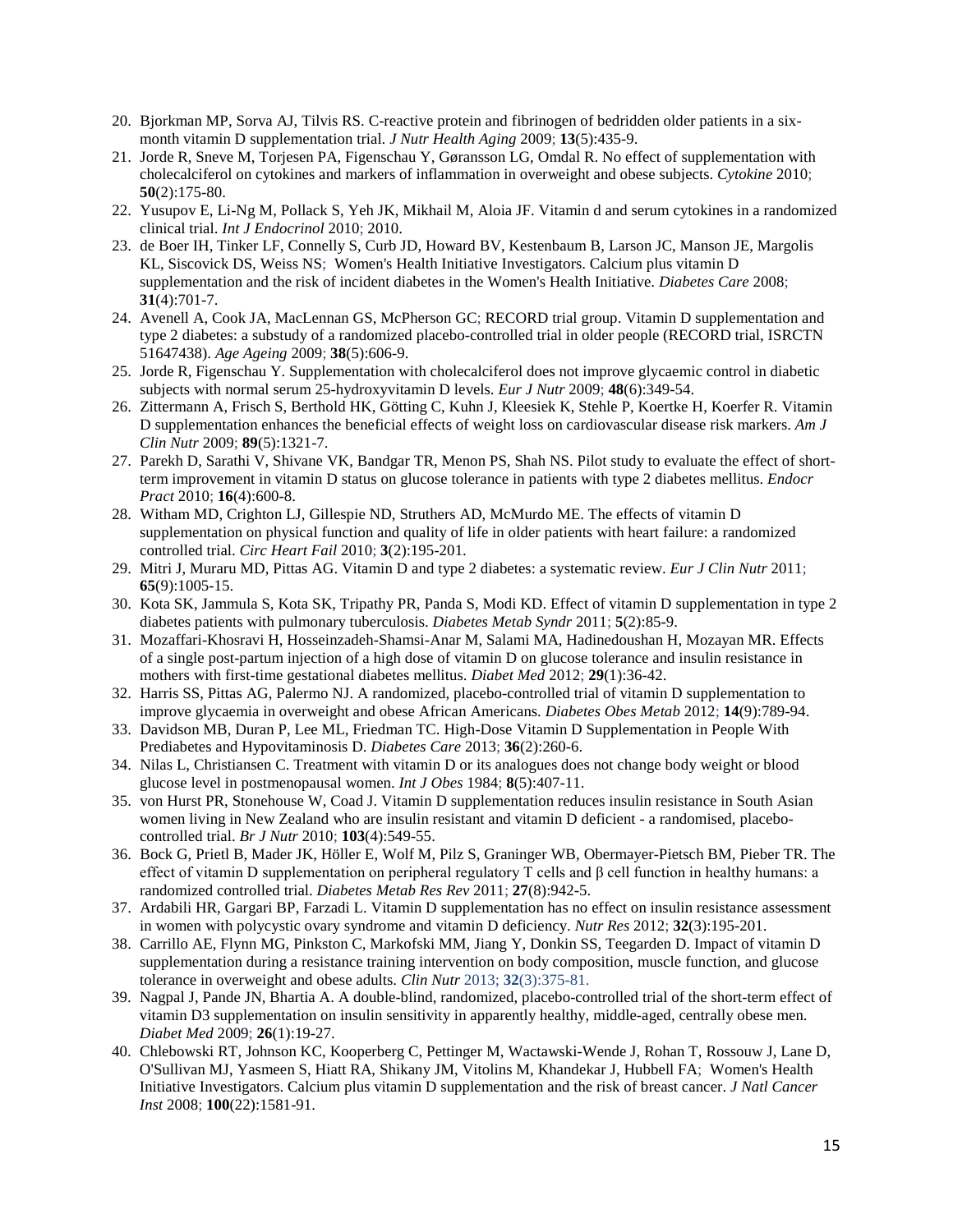- 41. Trivedi DP, Doll R, Khaw KT. Effect of four monthly oral vitamin D3 (cholecalciferol) supplementation on fractures and mortality in men and women living in the community: randomised double blind controlled trial. *BMJ* 2003; **326**(7387):469.
- 42. Wactawski-Wende J, Kotchen JM, Anderson GL, Assaf AR, Brunner RL, O'Sullivan MJ, Margolis KL, Ockene JK, Phillips L, Pottern L, Prentice RL, Robbins J, Rohan TE, Sarto GE, Sharma S, Stefanick ML, Van Horn L, Wallace RB, Whitlock E, Bassford T, Beresford SA, Black HR, Bonds DE, Brzyski RG, Caan B, Chlebowski RT, Cochrane B, Garland C, Gass M, Hays J, Heiss G, Hendrix SL, Howard BV, Hsia J, Hubbell FA, Jackson RD, Johnson KC, Judd H, Kooperberg CL, Kuller LH, LaCroix AZ, Lane DS, Langer RD, Lasser NL, Lewis CE, Limacher MC, Manson JE; Women's Health Initiative Investigators. Calcium plus vitamin D supplementation and the risk of colorectal cancer. *N Engl J Med* 2006; **354**(7):684-96.
- 43. Tang JY, Fu T, Leblanc E, Manson JE, Feldman D, Linos E, Vitolins MZ, Zeitouni NC, Larson J, Stefanick ML. Calcium plus vitamin D supplementation and the risk of nonmelanoma and melanoma skin cancer: post hoc analyses of the women's health initiative randomized controlled trial. *J Clin Oncol* 2011; **29**(22):3078-84.
- 44. Lappe JM, Travers-Gustafson D, Davies KM, Recker RR, Heaney RP. Vitamin D and calcium supplementation reduces cancer risk: results of a randomized trial. *Am J Clin Nutr* 2007; **85**(6):1586-91.
- 45. Brunner RL, Wactawski-Wende J, Caan BJ, Cochrane BB, Chlebowski RT, Gass ML, Jacobs ET, LaCroix AZ, Lane D, Larson J, Margolis KL, Millen AE, Sarto GE, Vitolins MZ, Wallace RB. The effect of calcium plus vitamin D on risk for invasive cancer: results of the Women's Health Initiative (WHI) calcium plus vitamin D randomized clinical trial. *Nutr Cancer* 2011; **63**(6):827-41.
- 46. Hopkins MH, Owen J, Ahearn T, Fedirko V, Flanders WD, Jones DP, Bostick RM. Effects of supplemental vitamin D and calcium on biomarkers of inflammation in colorectal adenoma patients: a randomized, controlled clinical trial. *Cancer Prev Res* (Phila) 2011; **4**(10):1645-54.
- 47. Rohan TE, Negassa A, Chlebowski RT, Ceria-Ulep CD, Cochrane BB, Lane DS, Ginsberg M, Wassertheil-Smoller S, Page DL. A randomized controlled trial of calcium plus vitamin D supplementation and risk of benign proliferative breast disease. *Breast Cancer Res Treat* 2009; **116**(2):339-50.
- 48. Nursyam EW, Amin Z, Rumende CM. The effect of vitamin D as supplementary treatment in patients with moderately advanced pulmonary tuberculous lesion. *Acta Med Indones* 2006; **38**(1):3-5.
- 49. Martineau AR, Timms PM, Bothamley GH, Hanifa Y, Islam K, Claxton AP, Packe GE,Moore-Gillon JC, Darmalingam M, Davidson RN, Milburn HJ, Baker LV, Barker RD,Woodward NJ, Venton TR, Barnes KE, Mullett CJ, Coussens AK, Rutterford CM, Mein CA, Davies GR, Wilkinson RJ, Nikolayevskyy V, Drobniewski FA, Eldridge SM,Griffiths CJ. High-dose vitamin D(3) during intensive-phase antimicrobial treatment of pulmonary tuberculosis: a double-blind randomised controlled trial. *Lancet* 2011; **377**(9761):242- 50.
- 50. Martineau AR, Wilkinson RJ, Wilkinson KA, Newton SM, Kampmann B, Hall BM, Packe GE, Davidson RN, Eldridge SM, Maunsell ZJ, Rainbow SJ, Berry JL, Griffiths CJ. A single dose of vitamin D enhances immunity to mycobacteria. *Am J Respir Crit Care Med* 2007; **176**(2):208-13.
- 51. Wejse C, Gomes VF, Rabna P, Gustafson P, Aaby P, Lisse IM, Andersen PL, Glerup H, Sodemann M. Vitamin D as supplementary treatment for tuberculosis: a double-blind, randomized, placebo-controlled trial. *Am J Respir Crit Care Med* 2009; **179**(9):843-50.
- 52. Ganmaa D, Giovannucci E, Bloom BR, Fawzi W, Burr W, Batbaatar D, Sumberzul N, Holick MF, Willett WC. Vitamin D, tuberculin skin test conversion, and latent tuberculosis in Mongolian school-age children: a randomized, double-blind, placebo-controlled feasibility trial. *Am J Clin Nutr* 2012; **96**(2):391-6.
- 53. Abu-Mouch S, Fireman Z, Jarchovsky J, Zeina AR, Assy N. Vitamin D supplementation improves sustained virologic response in chronic hepatitis C (genotype 1)-naïve patients. *World J Gastroenterol* 2011; **17**(47):5184- 90.
- 54. Aloia JF, Li-Ng M. Re: epidemic influenza and vitamin D. *Epidemiol Infect* 2007; **135**(7):1095-6.
- 55. Avenell A, Cook JA, Maclennan GS, Macpherson GC. Vitamin D supplementation to prevent infections: a substudy of a randomised placebo-controlled trial in older people (RECORD trial, ISRCTN 51647438). *Age Ageing* 2007; **36**(5):574-7.
- 56. Li-Ng M, Aloia JF, Pollack S, Cunha BA, Mikhail M, Yeh J, Berbari N. A randomized controlled trial of vitamin D3 supplementation for the prevention of symptomatic upper respiratory tract infections. *Epidemiol Infect* 2009; **137**(10):1396-404.
- 57. Laaksi I, Ruohola JP, Mattila V, Auvinen A, Ylikomi T, Pihlajamäki H. Vitamin D supplementation for the prevention of acute respiratory tract infection: a randomized, double-blinded trial among young Finnish men. *J Infect Dis* 2010; **202**(5):809-14.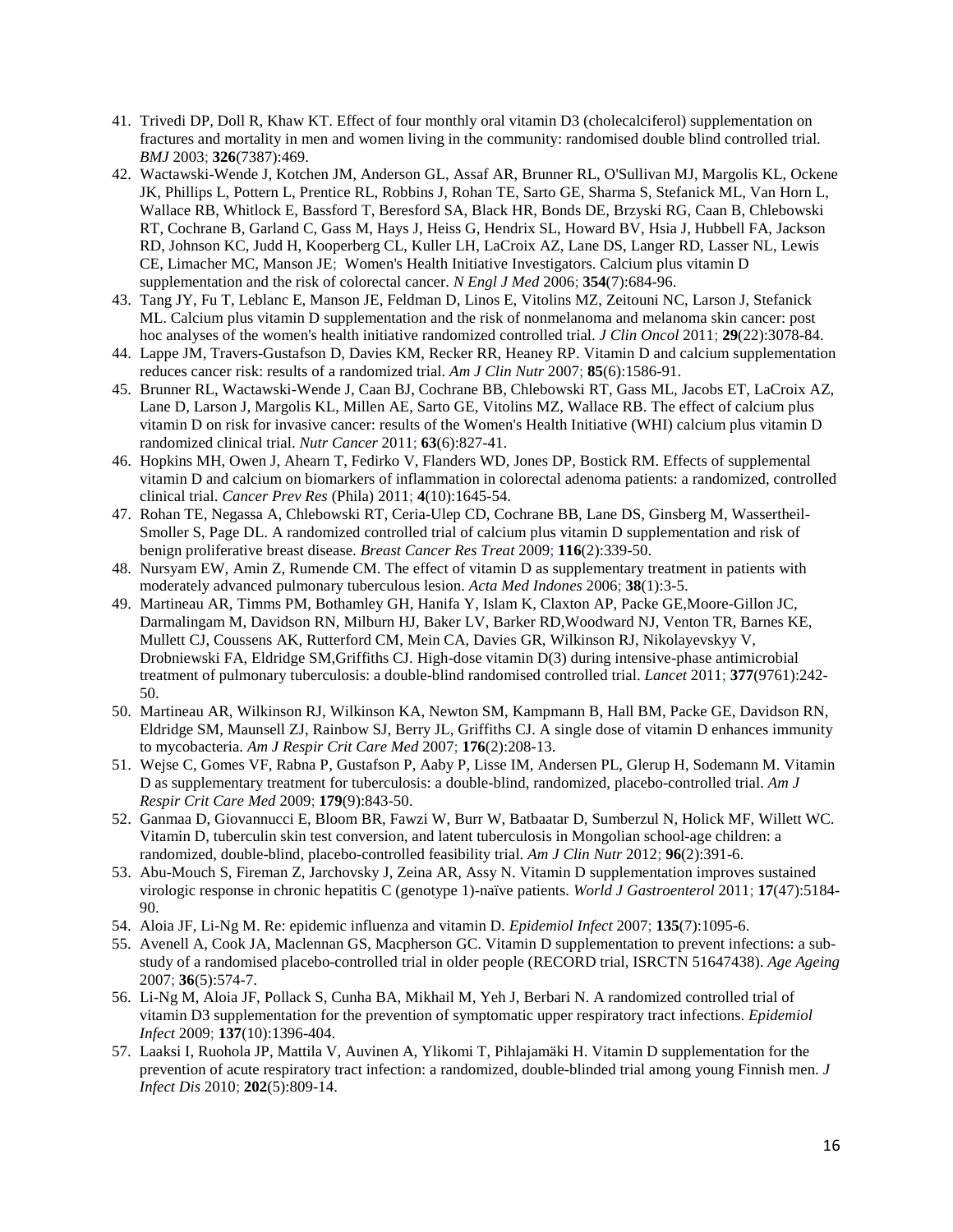- 58. Murdoch DR, Slow S, Chambers ST, Jennings LC, Stewart AW, Priest PC, Florkowski CM, Livesey JH, Camargo CA, Scragg R. Effect of vitamin D3 supplementation on upper respiratory tract infections in healthy adults: the VIDARIS randomized controlled trial. *JAMA* 2012; **308**(13):1333-9.
- 59. Arpadi SM, McMahon D, Abrams EJ, Bamji M, Purswani M, Engelson ES, Horlick M, Shane E. Effect of bimonthly supplementation with oral cholecalciferol on serum 25-hydroxyvitamin D concentrations in HIVinfected children and adolescents. *Pediatrics* 2009; **123**(1):e121-6.
- 60. Lehouck A, Mathieu C, Carremans C, Baeke F, Verhaegen J, Van Eldere J, Decallonne B, Bouillon R, Decramer M, Janssens W. High doses of vitamin D to reduce exacerbations in chronic obstructive pulmonary disease: a randomized trial. Ann *Intern Med* 2012; **156**(2):105-14.
- 61. Lansdowne AT, Provost SC. Vitamin D3 enhances mood in healthy subjects during winter. *Psychopharmacology (Berl)* 1998; **135**(4):319-23.
- 62. Dumville JC, Miles JN, Porthouse J, Cockayne S, Saxon L, King C. Can vitamin D supplementation prevent winter-time blues? A randomised trial among older women. *J Nutr Health Aging* 2006; **10**(2):151-3.
- 63. Dean AJ, Bellgrove MA, Hall T, Phan WM, Eyles DW, Kvaskoff D, McGrath JJ. Effects of vitamin D supplementation on cognitive and emotional functioning in young adults--a randomised controlled trial. *PLoS One* 2011; **6**(11):e25966.
- 64. Sanders KM, Stuart AL, Williamson EJ, Jacka FN, Dodd S, Nicholson G, Berk M. Annual high-dose vitamin D3 and mental well-being: randomised controlled trial. *Br J Psychiatry* 2011; **198**(5):357-64.
- 65. Jorde R, Sneve M, Figenschau Y, Svartberg J, Waterloo K. Effects of vitamin D supplementation on symptoms of depression in overweight and obese subjects: randomized double blind trial. *J Intern Med* 2008; **264**(6):599- 609.
- 66. Bertone-Johnson ER, Powers SI, Spangler L, Larson J, Michael YL, Millen AE, Bueche MN, Salmoirago-Blotcher E, Wassertheil-Smoller S, Brunner RL, Ockene I, Ockene JK, Liu S, Manson JE. Vitamin D supplementation and depression in the women's health initiative calcium and vitamin D trial. *Am J Epidemiol* 2012; **176**(1):1-13.
- 67. Rossom RC, Espeland MA, Manson JE, Dysken MW, Johnson KC, Lane DS, Leblanc ES, Lederle FA, Masaki KH, Margolis KL. Calcium and Vitamin D Supplementation and Cognitive Impairment in the Women's Health Initiative. *J Am Geriatr Soc* 2012; **60**(12):2197-205.
- 68. Lips P, Binkley N, Pfeifer M, Recker R, Samanta S, Cohn DA, Chandler J, Rosenberg E, Papanicolaou DA. Once-weekly dose of 8400 IU vitamin D(3) compared with placebo: effects on neuromuscular function and tolerability in older adults with vitamin D insufficiency. *Am J Clin Nutr* 2010; **91**(4):985-91.
- 69. Burton JM, Kimball S, Vieth R, Bar-Or A, Dosch HM, Cheung R, Gagne D, D'Souza C, Ursell M, O'Connor P. A phase I/II dose-escalation trial of vitamin D3 and calcium in multiple sclerosis. *Neurology* 2010; **74**(23):1852-9.
- 70. Stein MS, Liu Y, Gray OM, Baker JE, Kolbe SC, Ditchfield MR, Egan GF, Mitchell PJ, Harrison LC, Butzkueven H, Kilpatrick TJ. A randomized trial of high-dose vitamin D2 in relapsing-remitting multiple sclerosis. *Neurology* 2011; **77**(17):1611-8.
- 71. Mosayebi G, Ghazavi A, Ghasami K, Jand Y, Kokhaei P. Therapeutic effect of vitamin D3 in multiple sclerosis patients. *Immunol Invest* 2011; **40**(6):627-39.
- 72. Kimball S, Vieth R, Dosch HM, Bar-Or A, Cheung R, Gagne D, O'Connor P, D'Souza C, Ursell M, Burton JM. Cholecalciferol plus calcium suppresses abnormal PBMC reactivity in patients with multiple sclerosis. *J Clin Endocrinol Metab* 2011; **96**(9):2826-34.
- 73. Soilu-Hänninen M, Aivo J, Lindström BM, Elovaara I, Sumelahti ML, Färkkilä M, Tienari P, Atula S, Sarasoja T, Herrala L, Keskinarkaus I, Kruger J, Kallio T, Rocca MA, Filippi M. A randomised, double blind, placebo controlled trial with vitamin D3 as an add on treatment to interferon β-1b in patients with multiple sclerosis. *J Neurol Neurosurg Psychiatry* 2012; **83**(5):565-71.
- 74. Heikkinen AM, Tuppurainen MT, Niskanen L, Komulainen M, Penttilä I, Saarikoski S. Long-term vitamin D3 supplementation may have adverse effects on serum lipids during postmenopausal hormone replacement therapy. *Eur J Endocrinol* 1997; **137**(5):495-502.
- 75. Caan B, Neuhouser M, Aragaki A, Lewis CB, Jackson R, LeBoff MS, Margolis KL, Powell L, Uwaifo G, Whitlock E, Wylie-Rosett J, LaCroix A. Calcium plus vitamin D supplementation and the risk of postmenopausal weight gain. *Arch Intern Med* 2007;**167**(9):893-902.
- 76. Sneve M, Figenschau Y, Jorde R. Supplementation with cholecalciferol does not result in weight reduction in overweight and obese subjects. *Eur J Endocrinol* 2008;**159**(6):675-84.
- 77. Jorde R, Sneve M, Torjesen P, Figenschau Y. No improvement in cardiovascular risk factors in overweight and obese subjects after supplementation with vitamin D3 for 1 year. *J Intern Med* 2010;**267**(5):462-72.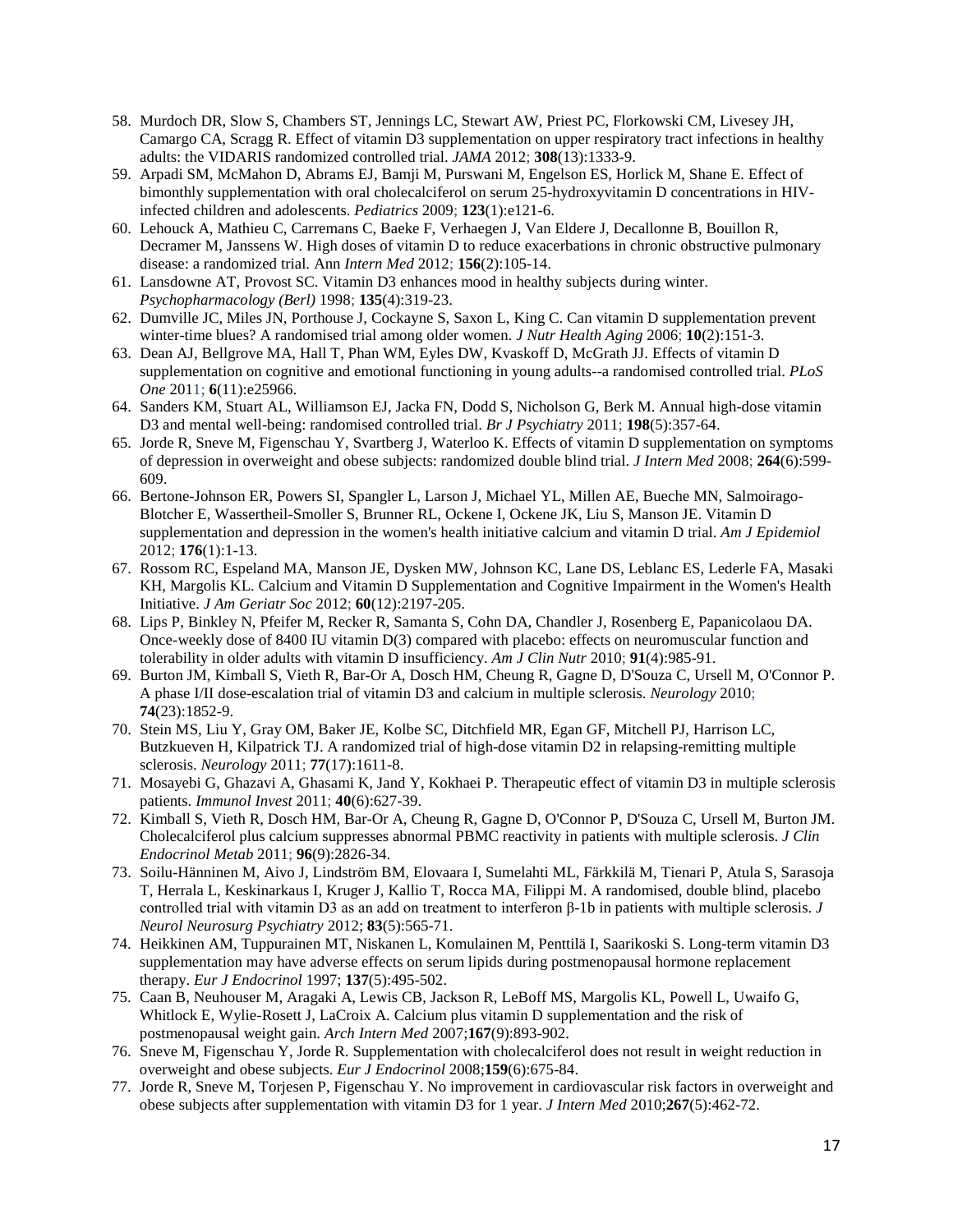- 78. Kampman M, Steffensen LH, Mellgren SI, Jorgensen L. Effect of vitamin D3 supplementation on relapses, disease progression, and measures of function in persons with multiple sclerosis: exploratory outcomes from a double-blind randomized controlled trial. *Multiple Sclerosis Journal* 2012; **18**(8): 1144–1151.
- 79. Heshmat R, Tabatabaei-Malazy O, Abbaszadeh-Ahranjani S, Shahbazi S, Khooshehchin G, Bandarian F, Larijani B. Effect of vitamin D on insulin resistance and anthropometric parameters in Type 2 diabetes; a randomized double-blind clinical trial. *Daru* 2012; **20**(1):10.
- 80. Simha V, Mahmood M, Ansari M, Spellman CW, Shah P. Effect of vitamin D replacement on insulin sensitivity in subjects with vitamin D deficiency. *J Investig Med* 2012; **60**(8):1214-8.
- 81. Salesi M, Farajzadegan Z. Efficacy of vitamin D in patients with active rheumatoid arthritis receiving methotrexate therapy. *Rheumatol Int* 2012; **32**(7):2129-33.
- 82. Grossmann RE, Zughaier SM, Liu S, Lyles RH, Tangpricha V. Impact of vitamin D supplementation on markers of inflammation in adults with cystic fibrosis hospitalized for a pulmonary exacerbation. *Eur J Clin Nutr* 2012; **66**(9):1072-4.
- 83. Khoo AL, Koenen HJ, Michels M, Ooms S, Bosch M, Netea MG, Joosten I, van der Ven AJ. High-dose vitamin D(3) supplementation is a requisite for modulation of skin-homing markers on regulatory T cells in HIVinfected patients. *AIDS Res Hum Retroviruses* 2013; **29**(2):299-306.
- 84. Kjærgaard M, Waterloo K, Wang CE, Almås B, Figenschau Y, Hutchinson MS, Svartberg J, Jorde R. Effect of vitamin D supplement on depression scores in people with low levels of serum 25-hydroxyvitamin D: nested case-control study and randomised clinical trial. *Br J Psychiatry* 2012; **201**(5):360-8.
- 85. Scragg R, Khaw KT, Murphy S. Effect of winter oral vitamin D3 supplementation on cardiovascular risk factors in elderly adults. *Eur J Clin Nutr* 1995; **49**(9):640-6.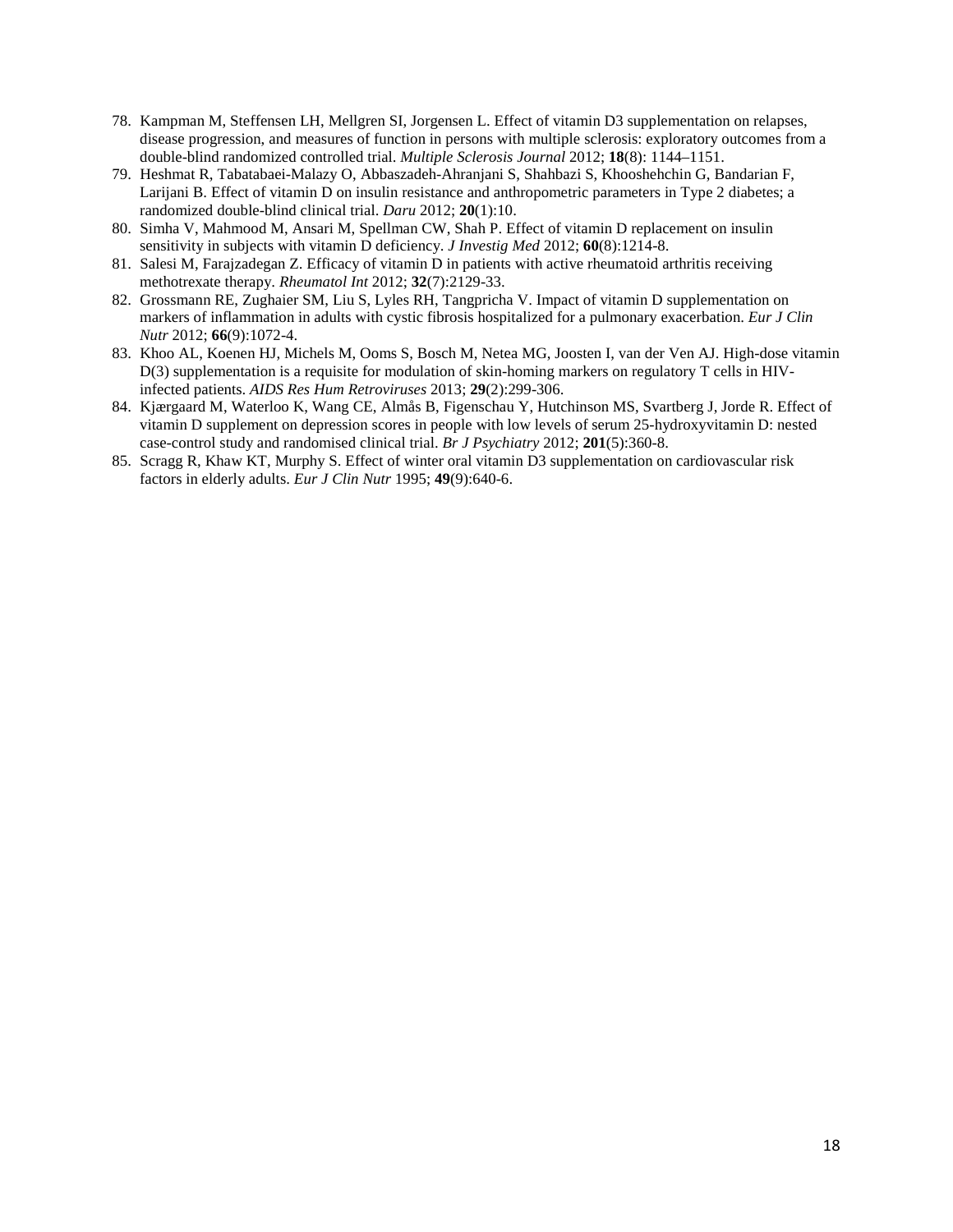# **Webappendix 6: Selected articles that were excluded, with reason**

- 1. Grossmann RE, Zughaier SM, Kumari M, Seydafkan S, Lyles RH, Liu S, Sueblinvong V, Schechter MS, Stecenko AA, Ziegler TR, Tangpricha V. Pilot study of vitamin D supplementation in adults with cystic fibrosis pulmonary exacerbation: A randomized, controlled trial. *Dermatoendocrinol* 2012; **4**(2):191-7. **Inadequate adjustment for imbalances in baseline characteristics.**
- 2. Coussens AK, Wilkinson RJ, Hanifa Y, Nikolayevskyy V, Elkington PT, Islam K, Timms PM, Venton TR, Bothamley GH, Packe GE, Darmalingam M, Davidson RN, Milburn HJ, Baker LV, Barker RD, Mein CA, Bhaw-Rosun L, Nuamah R, Young DB, Drobniewski FA, Griffiths CJ, Martineau AR. Vitamin D accelerates resolution of inflammatory responses during tuberculosis treatment. *Proc Natl Acad Sci USA* 2012; **109**(38):15449-54**. Selection of patients from Martineau et al, 2011, ref.49 in Table 5.**
- 3. Tellioglu A, Basaran S, Guzel R, Seydaoglu G. Efficacy and safety of high dose intramuscular or oral cholecalciferol in vitamin D deficient/insufficient elderly. *Maturitas* 2012; **72**(4):332-8.  $\rightarrow$  **Not a controlled randomized trial.**
- 4. Beilfuss J, Berg V, Sneve M, Jorde R, Kamycheva E. Effects of a 1-year supplementation with cholecalciferol on interleukin-6, tumor necrosis factor-alpha and insulin resistance in overweight and obese subjects. *Cytokine* 2012; **60**(3):870-4. **Duplicate with Jorde et al, 2010, ref.21 in Table 5.**
- 5. Hornikx M, Van Remoortel H, Lehouck A, Mathieu C, Maes K, Gayan-Ramirez G, Decramer M, Troosters T, Janssens W. Vitamin D supplementation during rehabilitation in COPD: a secondary analysis of a randomized trial. *Respir Res* 2012; **13**:84. **Selection of patients from Lehouck et al, 2012, ref.60 in Table 5.**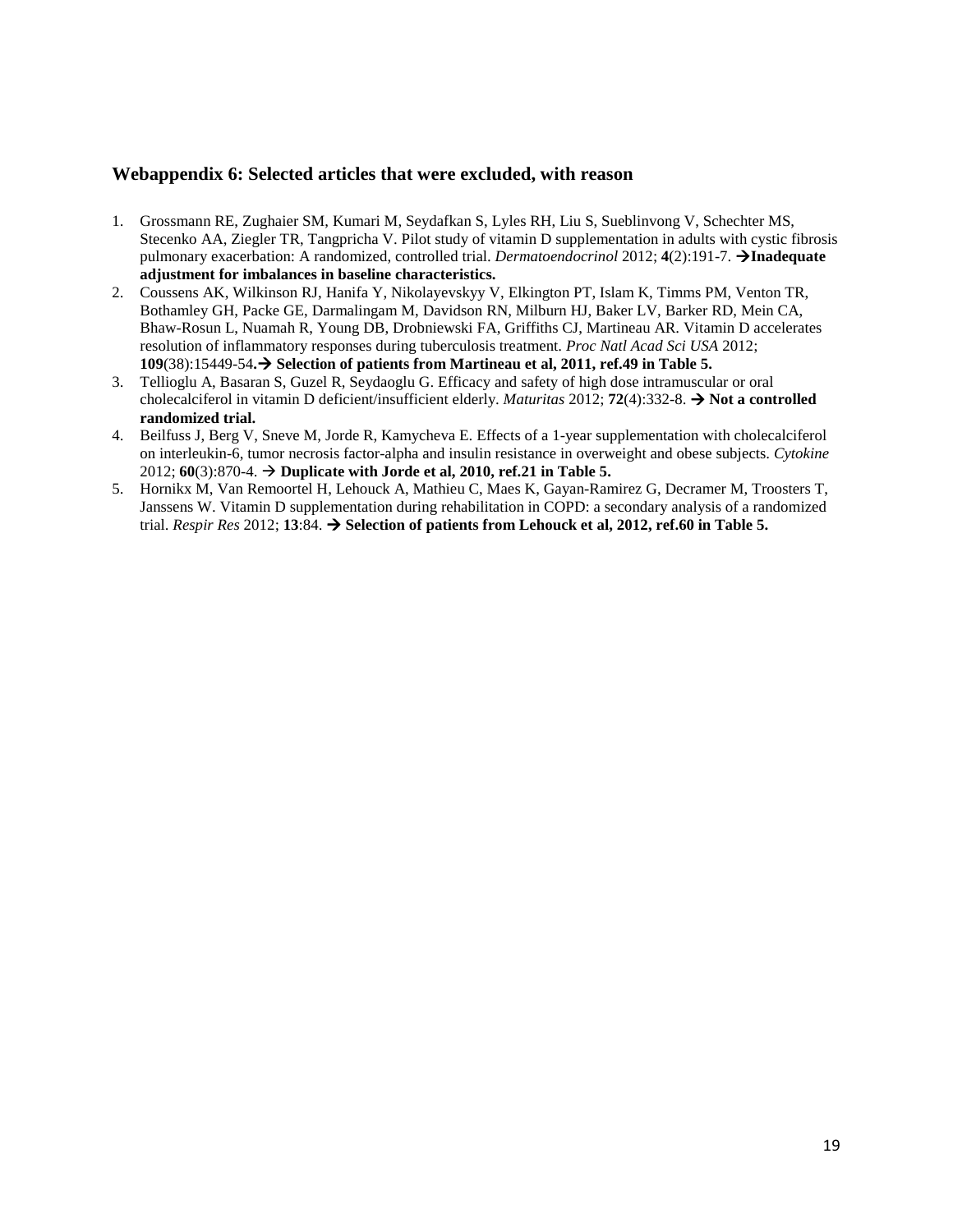# **Webappendix 7: Details of RCTs on vitamin D supplementation on selected conditions not included in meta-analyses.**

RCTs in bold are those that included subjects with baseline 25(OH)D less than 49 nmol/L and that tested supplementation with at least 50 µg per day of vitamin D.

| Author, year                                                   | <b>References</b><br>of Table 5 | <b>RCT</b><br>duration<br>(months) | <b>Total</b><br>subjects<br>included in<br><b>RCT</b> | Vitamin D<br>dose<br>(mcg/day) | <b>Baseline</b><br>25(OH)D<br>(mmol/L) | $25(OH)D$ in<br>intervention group<br>during the study<br>(nmol/L) | <b>Marker</b>             | Significant<br>(p<0.05)<br>outcome<br>(Y/N) |
|----------------------------------------------------------------|---------------------------------|------------------------------------|-------------------------------------------------------|--------------------------------|----------------------------------------|--------------------------------------------------------------------|---------------------------|---------------------------------------------|
| Multiple outcomes related to arterial and endothelial function |                                 |                                    |                                                       |                                |                                        |                                                                    |                           |                                             |
| Sugden, 2008                                                   | $\overline{2}$                  | $1.8\,$                            | 34                                                    | 46                             | 37.6                                   | 52.6                                                               | FMD response to hyperemia | $\mathbf Y$                                 |
|                                                                |                                 |                                    |                                                       |                                |                                        |                                                                    | FMD flow (%)              | ${\bf N}$                                   |
|                                                                |                                 |                                    |                                                       |                                |                                        |                                                                    | FMD response to GTN       | ${\bf N}$                                   |
| Dong, 2010                                                     | 5                               | 3.6                                | 49                                                    | 50                             | 32.5                                   | 84.4                                                               | carotid-femoral PWV       | $\mathbf Y$                                 |
|                                                                |                                 |                                    |                                                       |                                |                                        |                                                                    | carotid-radial PWV        | ${\bf N}$                                   |
|                                                                |                                 |                                    |                                                       |                                |                                        |                                                                    | carotid-distal PWV        | ${\bf N}$                                   |
| Harris, 2011                                                   | $\mathbf{3}$                    | 3.6                                | 45                                                    | 50                             | 33.7                                   | 99.4                                                               | <b>FMD</b>                | $\mathbf Y$                                 |
| Longenecker,                                                   | $\overline{\mathbf{4}}$         | 2.7                                | 45                                                    | <b>100</b>                     | 22.1                                   | 34.4                                                               | <b>FMD</b>                | ${\bf N}$                                   |
| 2012<br><b>Sokol</b> , 2012                                    | 6                               | 2.7                                | 90                                                    | 179                            | 32.0                                   | 98.4                                                               | <b>RH-PAT</b> score       | ${\bf N}$                                   |
|                                                                |                                 |                                    |                                                       |                                |                                        |                                                                    | <b>FRHI</b>               | ${\bf N}$                                   |
| Stricker, 2012                                                 | $\boldsymbol{7}$                | $\mathbf{1}$                       | $\bf 62$                                              | 82                             | 40.1                                   | 59.8                                                               | Alx                       | ${\bf N}$                                   |
|                                                                |                                 |                                    |                                                       |                                |                                        |                                                                    | $\Delta$ LDF              | ${\bf N}$                                   |
| Yiu, 2013                                                      | $\,8\,$                         | 2.7                                | 100                                                   | 125                            | 51.9                                   | 85.4                                                               | <b>FMD</b>                | ${\rm N}$                                   |
|                                                                |                                 |                                    |                                                       |                                |                                        |                                                                    | $\mathop{\rm NMD}$        | ${\rm N}$                                   |
|                                                                |                                 |                                    |                                                       |                                |                                        |                                                                    | <b>PWV</b>                | ${\rm N}$                                   |
| <b>Blood pressure</b>                                          |                                 |                                    |                                                       |                                |                                        |                                                                    |                           |                                             |
| Orwoll & Oviatt,                                               | $\boldsymbol{9}$                | 36                                 | 65                                                    | 25                             | $\rm NR$                               | $\rm NR$                                                           | systolic                  | ${\rm N}$                                   |
| 1990                                                           |                                 |                                    |                                                       |                                |                                        |                                                                    | diastolic                 | ${\rm N}$                                   |
| <b>Scragg, 1995</b>                                            | 85(a)                           | $1.2\,$                            | 189                                                   | ${\bf 71}$                     | 35.4                                   | 53.1                                                               | systolic                  | ${\bf N}$                                   |
|                                                                |                                 |                                    |                                                       |                                |                                        |                                                                    | diastolic                 | ${\bf N}$                                   |
| Schleithoff, 2006                                              | ${\bf 18}$                      | 9                                  | 123                                                   | 50                             | 34.4                                   | 100.9                                                              | systolic                  | ${\bf N}$                                   |
|                                                                |                                 |                                    |                                                       |                                |                                        |                                                                    | diastolic                 | ${\bf N}$                                   |
| Margolis, 2008                                                 | 10                              | 84                                 | 36 28 2                                               | 9                              | $\rm NR$                               | $\rm NR$                                                           | systolic                  | ${\rm N}$                                   |
|                                                                |                                 |                                    |                                                       |                                |                                        |                                                                    | diastolic                 | ${\rm N}$                                   |
| Zittermann, 2009                                               | 26                              | 12                                 | 200                                                   | 83                             | 29.5                                   | 83.6                                                               | systolic                  | ${\bf N}$                                   |
|                                                                |                                 |                                    |                                                       |                                |                                        |                                                                    | diastolic                 | $\mathbf N$                                 |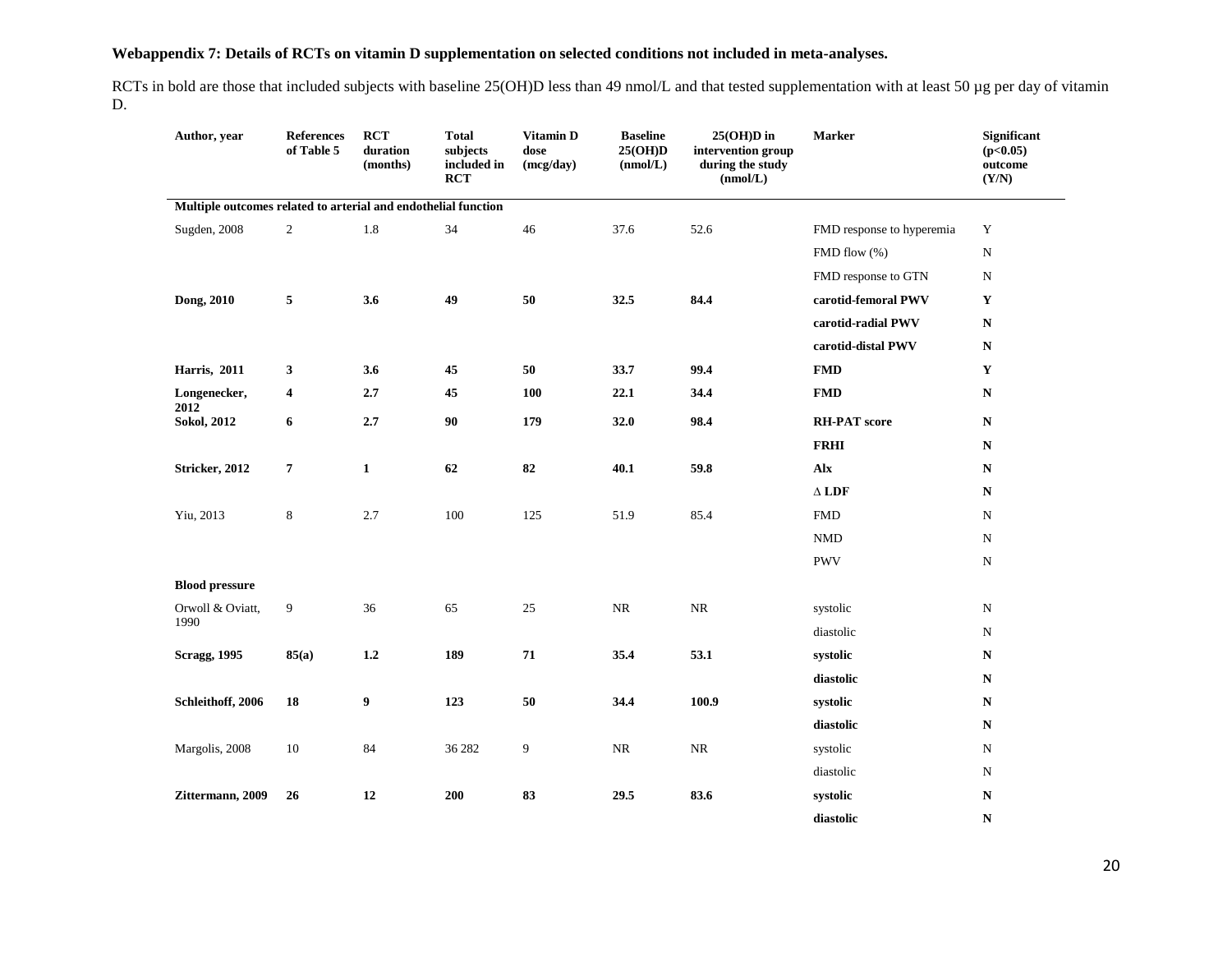| Maki, 2011     | 11                      | 1.8            | 60  | 30       | 64.0    | 73.8         | systolic  | $\mathbf N$ |
|----------------|-------------------------|----------------|-----|----------|---------|--------------|-----------|-------------|
|                |                         |                |     |          |         |              | diastolic | N           |
| Larsen, 2012   | 12                      | 4.4            | 130 | 75       | 56.6    | 108.2        | systolic  | N           |
|                |                         |                |     |          |         |              | diastolic | N           |
| Gepner, 2012   | 13                      | $\overline{4}$ | 114 | 62       | 73.8    | 113.2        | systolic  | ${\bf N}$   |
|                |                         |                |     |          |         |              | diastolic | $\mathbf N$ |
| Wood, 2012     | 14                      | 12             | 305 | 10 or 25 | 32.0    | 68.9 or 78.3 | systolic  | N           |
|                |                         |                |     |          | $0.0\,$ |              | diastolic | ${\bf N}$   |
| Longenecker,   | $\overline{\mathbf{4}}$ | 2.7            | 45  | 100      | 22.1    | 34.4         | systolic  | $\mathbf N$ |
| 2012           |                         |                |     |          |         |              |           |             |
|                |                         |                |     |          |         |              | diastolic | ${\bf N}$   |
| Stricker, 2012 | 7                       | 1              | 62  | 82       | 39.4    | 59.0         | systolic  | ${\bf N}$   |
|                |                         |                |     |          |         |              | diastolic | $\mathbf N$ |
| Yiu, 2013      | $\,8\,$                 | 2.7            | 100 | 125      | 51.7    | 86.1         | systolic  | N           |
|                |                         |                |     |          |         |              | diastolic | N           |

GTN: glyceryl trinitrate; FMD: flow-mediated vasodilatation, NMD: nitroglycerin-mediated dilatation, Alx: aortic augmentation index, ∆ LDF: postischemic increase of laser Doppler flux, PWV: pulse wave velocity (a) RCT that was included in meta-analyses in Table 4: Scragg R, et al. *Eur J Clin Nutr* 1995; 49(9):640-6.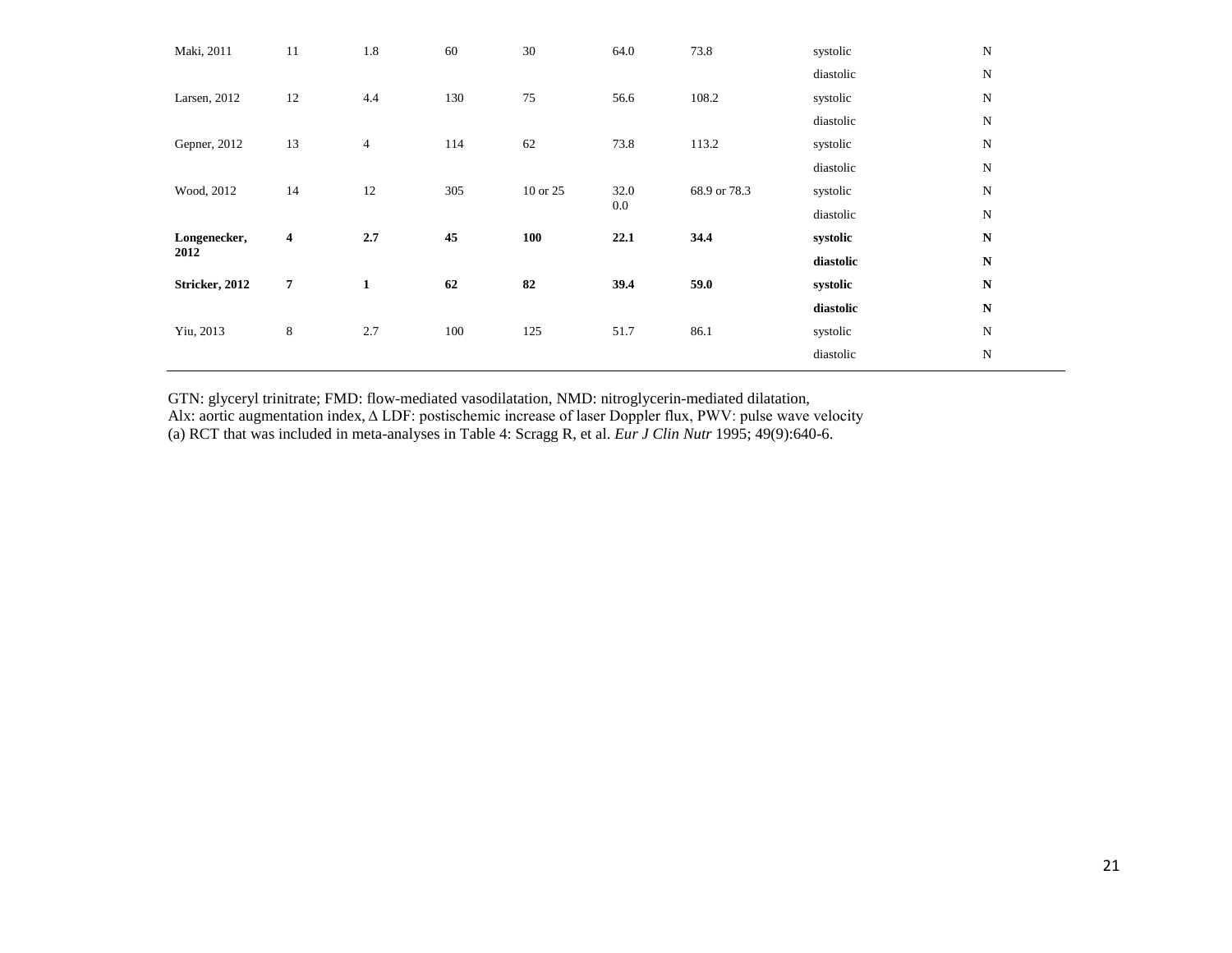| Author, year                                                   | <b>References</b><br>of Table 5 | <b>RCT</b><br>duration<br>(months) | <b>Total</b><br>subjects<br>included<br>in RCT | Vitamin D<br>dose<br>(mcg/day) | <b>Baseline</b><br>25(OH)D<br>(nmol/L) | $25(OH)D$ in<br>intervention group<br>during the study<br>(nmol/L) | <b>Marker</b>    | Significant<br>(p<0.05)<br>outcome<br>(Y/N) |
|----------------------------------------------------------------|---------------------------------|------------------------------------|------------------------------------------------|--------------------------------|----------------------------------------|--------------------------------------------------------------------|------------------|---------------------------------------------|
| Inflammation marker: plasma C-reactive protein concentration   |                                 |                                    |                                                |                                |                                        |                                                                    |                  |                                             |
| Schleithoff, 2006                                              | 18                              | 9                                  | 123                                            | 50                             | 34.4                                   | 100.9                                                              | <b>CRP</b>       | ${\bf N}$                                   |
| Pittas, 2007                                                   | 19                              | 36                                 | 314                                            | 17                             | 76.3                                   | 105.8                                                              | <b>CRP</b>       | N                                           |
| Bjorkman, 2009                                                 | 20                              | 6                                  | 218                                            | 10 or 30                       | 22.1                                   | 59.0                                                               | <b>CRP</b>       | N                                           |
| Zittermann, 2009                                               | 26                              | 12                                 | 200                                            | 83                             | 29.5                                   | 83.6                                                               | <b>CRP</b>       | N                                           |
| Jorde, 2010                                                    | 21                              | 12                                 | 437                                            | 71 or 143                      | 54.1                                   | 81.2                                                               | hs-CRP           | N                                           |
| Grimnes, 2011                                                  | 16                              | 6                                  | 94                                             | 143                            | 41.8                                   | 140.2                                                              | hs-CRP           | N                                           |
| Hopkins, 2011                                                  | 46                              | 6                                  | 92                                             | 20                             | 51.7                                   | 71.3                                                               | <b>CRP</b>       | N                                           |
| Gepner, 2012                                                   | 13                              | $\overline{4}$                     | 114                                            | 62                             | 73.8                                   | 113.2                                                              | <b>CRP</b>       | N                                           |
| Longenecker, 2012                                              | 4                               | 2.7                                | 45                                             | <b>100</b>                     | 22.1                                   | 34.4                                                               | <b>CRP</b>       | N                                           |
| Ponda, 2012                                                    | 17                              | 1.8                                | 151                                            | 179                            | 32.0                                   | 105.8                                                              | hs-CRP           | N                                           |
| Sokol, 2012                                                    | 6                               | 2.7                                | 90                                             | 179                            | 32.0                                   | 98.4                                                               | hs-CRP           | N                                           |
| Stricker, 2012                                                 | $\overline{7}$                  | $\mathbf{1}$                       | 62                                             | 83                             | 39.4                                   | 59.0                                                               | hs-CRP           | N                                           |
| Wood, 2012                                                     | 14                              | 12                                 | 305                                            | 10 or 25                       | 32.0                                   | 64 or 73.8                                                         | hs-CRP           | N                                           |
| Yiu, 2013                                                      | 8                               | 2.7                                | 1 0 0 0                                        | 125                            | 51.7                                   | 145.1                                                              | hs-CRP           | ${\bf N}$                                   |
| Inflammation cytokines: plasma IL-6 or TNF-alpha concentration |                                 |                                    |                                                |                                |                                        |                                                                    |                  |                                             |
| Pittas, 2007                                                   | 19                              | 36                                 | 314                                            | 17                             | 76.3                                   | 105.8                                                              | $IL-6$           | $\mathbf N$                                 |
| Zittermann, 2009                                               | 26                              | 12                                 | 200                                            | 83                             | 29.5                                   | 83.6                                                               | <b>TNF-alpha</b> | Y                                           |
|                                                                |                                 |                                    |                                                |                                |                                        |                                                                    | $IL-6$           | N                                           |
| Yusupov, 2010                                                  | 22                              | 3                                  | 162                                            | 50                             | 64.0                                   | $\rm NR$                                                           | $IL-6$           | $\mathbf N$                                 |
|                                                                |                                 |                                    |                                                |                                |                                        |                                                                    | TNF-alpha        | $\mathbf N$                                 |
| Hopkins, 2011                                                  | 46                              | 6                                  | 92                                             | 20                             | 51.7                                   | 71.3                                                               | $IL-6$           | N                                           |
|                                                                |                                 |                                    |                                                |                                |                                        |                                                                    | TNF-alpha        | N                                           |
| Grossmann, 2012                                                | 82                              | 2.7                                | 30                                             | 74                             | 73.8                                   | 90.3                                                               | $IL-6$           | N                                           |
|                                                                |                                 |                                    |                                                |                                | $0.0\,$                                | $0.0\,$                                                            | TNF-alpha        | Y                                           |
| Longenecker, 2012                                              | 4                               | 2.7                                | 45                                             | 100                            | 22.1                                   | 34.4                                                               | $IL-6$           | Y                                           |
| Sokol, 2012                                                    | 6                               | 2.7                                | 90                                             | 179                            | 32.0                                   | 98.4                                                               | $IL-6$           | ${\bf N}$                                   |
| Wood, 2012                                                     | 14                              | 12                                 | 305                                            | 10 or 25                       | 32.0                                   | 64 or 73.8                                                         | $IL-6$           | ${\bf N}$                                   |

\* From Grossmann et al. *Dermato-Endocrinol*, 2012; 4:191-7.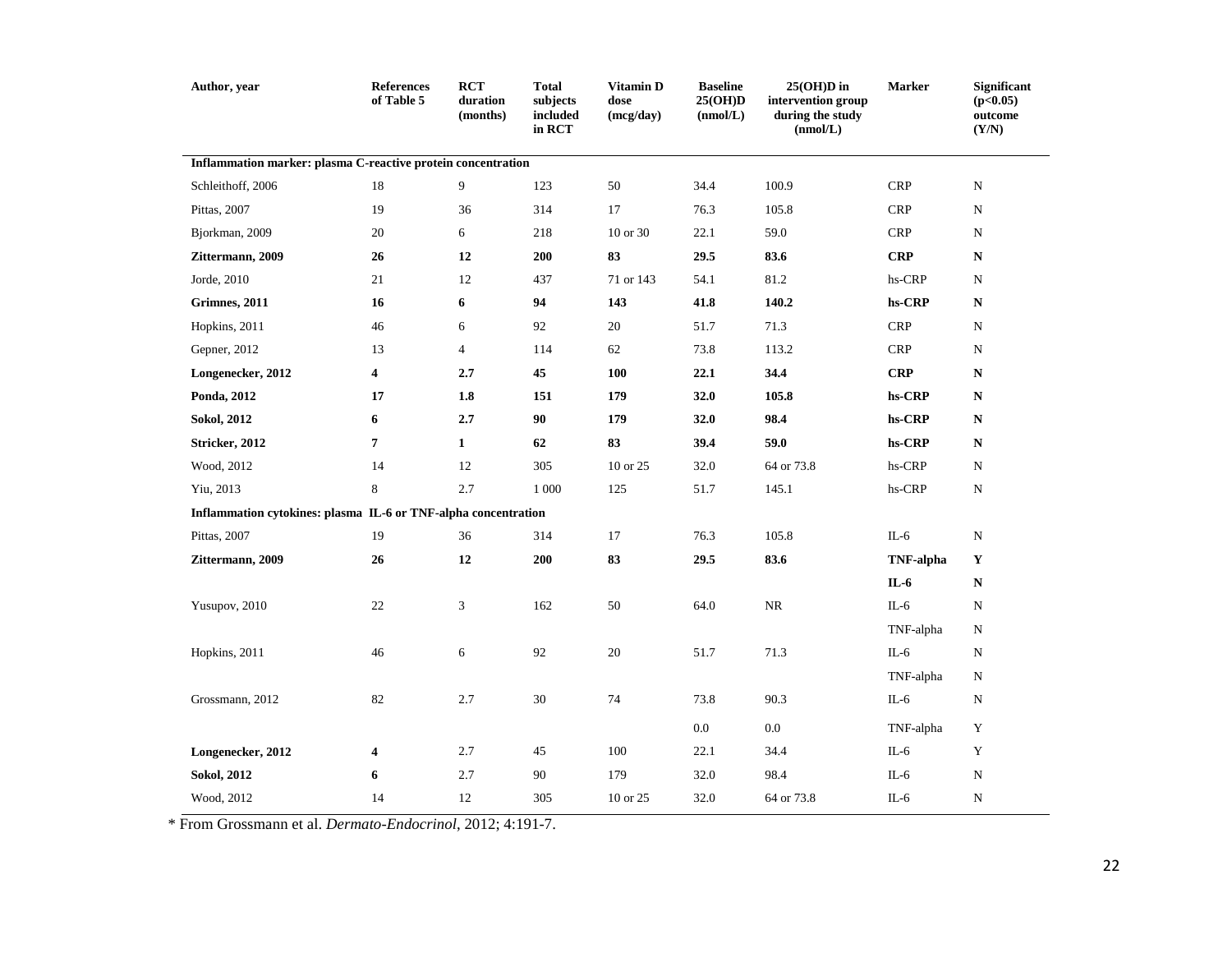| Author, year                              | <b>References</b><br>of Table 5 | <b>RCT</b><br>duration<br>(months) | <b>Total</b><br>subjects<br>included in<br>RCT | Vitamin D<br>dose<br>(mcg/day) | <b>Baseline</b><br>25(OH)D<br>(nmol/L) | 25(OH)D in<br>intervention group<br>during the study<br>(mmol/L) | Marker                                                                | Significant<br>(p<0.05)<br>outcome (Y/N) |
|-------------------------------------------|---------------------------------|------------------------------------|------------------------------------------------|--------------------------------|----------------------------------------|------------------------------------------------------------------|-----------------------------------------------------------------------|------------------------------------------|
| <b>Infectious diseases</b>                |                                 |                                    |                                                |                                |                                        |                                                                  |                                                                       |                                          |
| <b>Sputum conversion in TB patients</b>   |                                 |                                    |                                                |                                |                                        |                                                                  |                                                                       |                                          |
| Nursyam, 2006                             | $48\,$                          | 1.3                                | 67                                             | 350                            | NR                                     | NR                                                               | Sputum conversion                                                     | Y                                        |
| Kota, 2011                                | 30                              | 2.7                                | 45                                             | 214                            | 32.0                                   | 61.5                                                             | Duration for sputum smear<br>conversion                               | ${\sf N}$                                |
| Martineau, 2011                           | 49                              | $1.8\,$                            | 146                                            | 179                            | 19.7                                   | 100.9                                                            | Time to sputum culture conversion                                     | N                                        |
| Tuberculosis score in TB patients         |                                 |                                    |                                                |                                |                                        |                                                                  |                                                                       |                                          |
| Wejse, 2009                               | 51                              | 12                                 | 365                                            | 21                             | 76.3                                   | 100.9                                                            | Reduction in TB score                                                 | N                                        |
| Ganmaa, 2012                              | 52                              | 6                                  | 120                                            | 20                             | 17.2                                   | 49.2                                                             | Tuberculosis skin test conversion                                     | N                                        |
| Viral response in hepatitis C patients    |                                 |                                    |                                                |                                |                                        |                                                                  |                                                                       |                                          |
| Abu-Mouch, 2011                           | 53                              | 5.3                                | $72\,$                                         | 50                             | 49.2                                   | 91.0                                                             | Viral response in hepatitis C patients Y                              |                                          |
| <b>Upper respiratory tract infections</b> |                                 |                                    |                                                |                                |                                        |                                                                  |                                                                       |                                          |
| Aloia, 2007                               | 54                              | 36                                 | 208                                            | 50                             | NR                                     | NR                                                               | Reported cold and influenza                                           | Y                                        |
| RECORD, 2007                              | 55                              | 18                                 | 5292                                           | 20                             | NR                                     | $\rm NR$                                                         | Infection                                                             | N                                        |
|                                           |                                 |                                    |                                                |                                |                                        |                                                                  | Antibiotic use                                                        | N                                        |
| Ling, 2009                                | 56                              | 2.7                                | 162                                            | 50                             | 64.1                                   | 86.3                                                             | Incidence of upper tract respiratory<br>infections                    | ${\sf N}$                                |
| Laaksi, 2010                              | 57                              | 6                                  | 164                                            | $10\,$                         | 76.3                                   | 71.3                                                             | Number of days absent from duty<br>due to respiratory tract infection | ${\sf N}$                                |
|                                           |                                 |                                    |                                                |                                |                                        |                                                                  | No days absent from duty                                              | Y                                        |
|                                           |                                 |                                    |                                                |                                |                                        |                                                                  | Self reported symptoms of acute<br>respiratory tract infections       | N                                        |
|                                           |                                 |                                    |                                                |                                |                                        |                                                                  | Number of upper respiratory tract<br>infection (URTI) episodes        | ${\sf N}$                                |
| Murdoch, 2012                             | 58                              | $18\,$                             | 322                                            | 91                             | 71.3                                   | 118.08                                                           | Duration of URTI                                                      | N                                        |